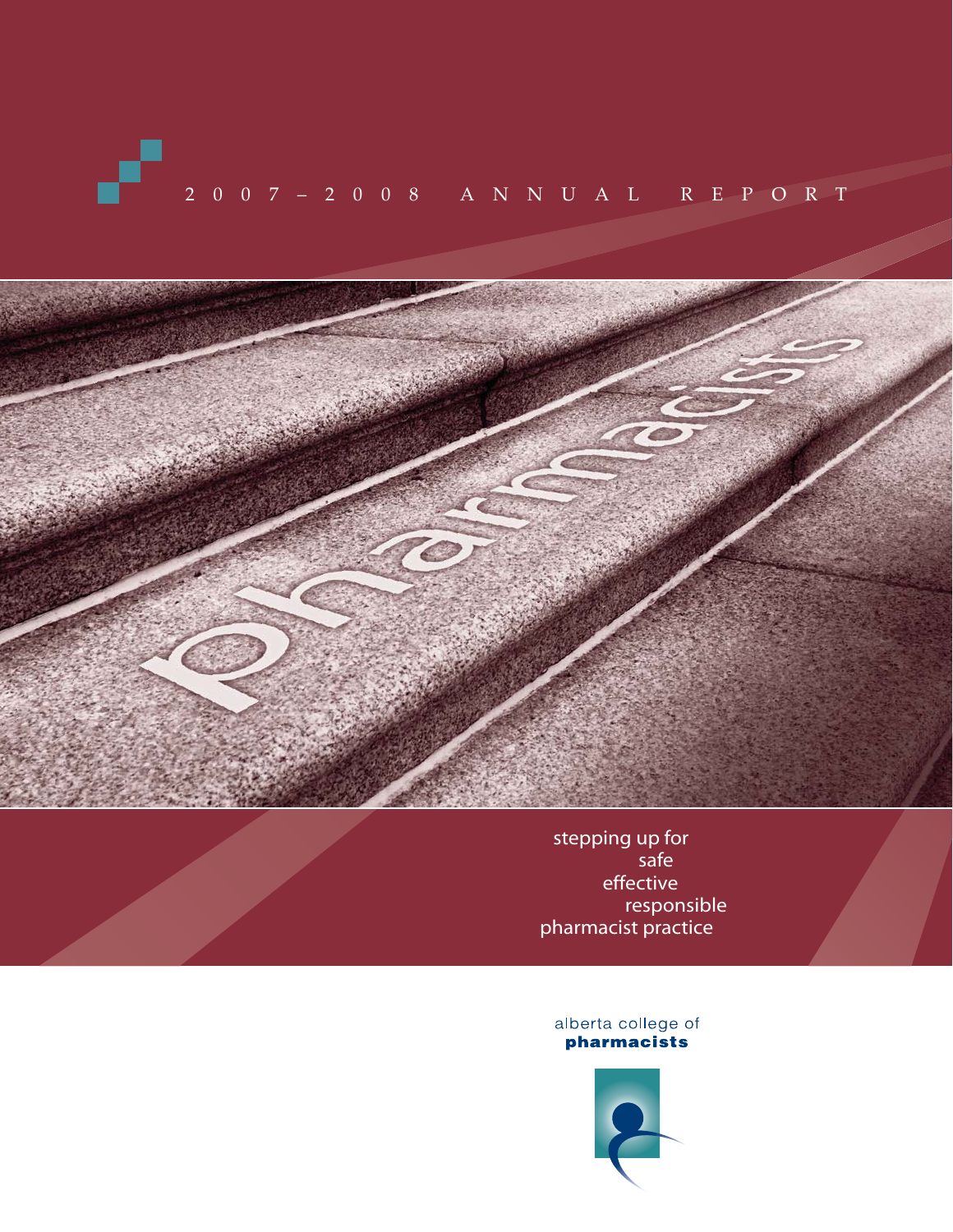# Our vision

Safe, effective, responsible pharmacist practice

# Our mission

The Alberta College of Pharmacists governs the pharmacy profession in Alberta to support and protect the public's health and well-being.

# Our values

- The health of the patient is paramount in all we do.
- We are dedicated to continually advancing our skills, knowledge and practice standards.
- We seek continuous improvement through creativity and innovation.
- We are accountable for our professional conduct.
- We are committed to healthy work environments that stimulate pride and personal satisfaction for pharmacists and other employees.
- We believe partnerships and teamwork are central to our achievements.

# Our goals

- Public safety: pharmacist practice does not present a risk to patients.
- Quality pharmacist practice: pharmacists take responsibility for appropriate drug therapy.
- Patients benefit from pharmacist knowledge and skills: patients know what level of skill to expect from their pharmacist and receive it 100 per cent of the time.

# Table of contents

- 1 Steps in the right direction
- 2 Message from the president and registrar
- 4 Stepping up for all Albertans *Governing responsibly Communicating effectively Resolving complaints*
- 12 Stepping up for pharmacists *Registering pharmacists Ensuring quality pharmacist practice*
- 15 Stepping up for pharmacies *Licensing pharmacies Assessing pharmacies*
- 17 Stepping up with our partners *Giving and receiving*
- 20 Tracking our steps *Financial statements*
- 25 ACP Committees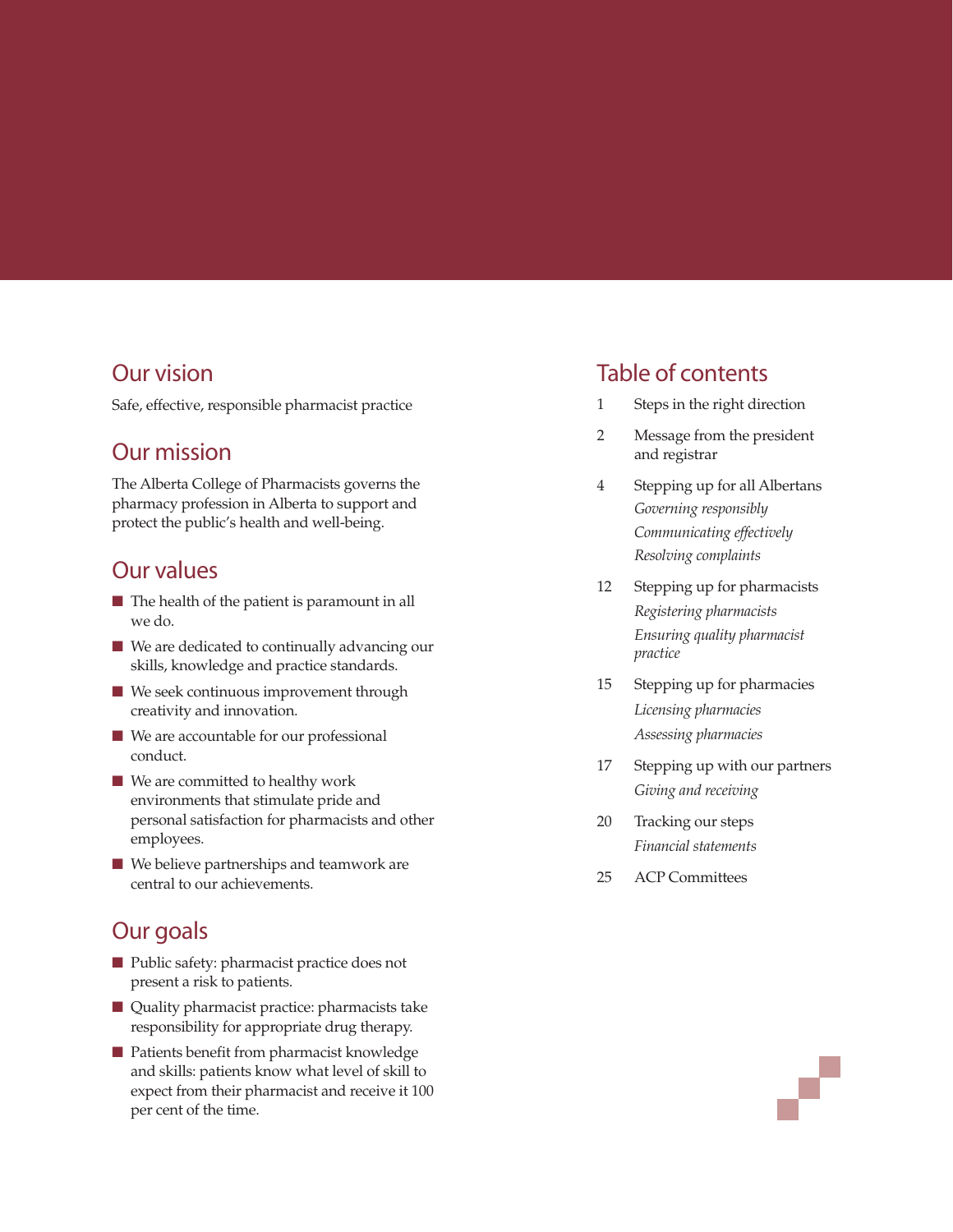# Steps in the right direction – 2007 highlights

**The past year saw many positions** steps forward in pharmacist<br>practice. The Alberta College Pharmacists (ACP) stepped up for he past year saw many positive steps forward in pharmacist practice. The Alberta College of better use of health resources, more effective pharmacist practice, and better health care for Albertans when we:

- oversaw the successful implementation of the regulations to the *Health Professions Act* and the *Pharmacy and Drug Act* in pharmacist practice.
- implemented the *Standards for Pharmacist Practice* and the *Standards for Operating Licensed Pharmacies*.
- piloted and approved the process for evaluating additional prescribing authorization applications.
- granted fifteen pharmacists additional prescribing authorization following their successful completion of the pilot – a first in Canada!
- connected with individual pharmacists across the province through outreach communication efforts such as in-person orientation sessions, the *Transition Times* publications, and regional town hall meetings.
- began registering pharmacy technicians.

ACP stepped forward with materials to support pharmacists in their new practice framework. Through these efforts:

- the *Methadone Treatment in Alberta: Guidelines for Dispensing Pharmacists* resource was compiled by ACP and circulated to all pharmacists.
- *Ensuring Safe & Efficient Communication of Medication Prescriptions in Community and Ambulatory Settings* was co-authored by ACP, the College and Association of Registered Nurses of Alberta, and the College of Physicians & Surgeons of Alberta and distributed to all pharmacists, physicians, and nurses.
- ACP registrants benefited from the convenience of online renewal of annual permits and licenses.
- ACP registrants can now map and track their competency plans with the Online Continuing Professional Development Log and Plan.
- an updated structured practical training framework for foreign-trained pharmacists is well into development.
- Alberta became the first province to capture registration data for the Canadian Institute of Health Information pharmacist database. This database will assist in forecasting and planning for future pharmacist workforce needs.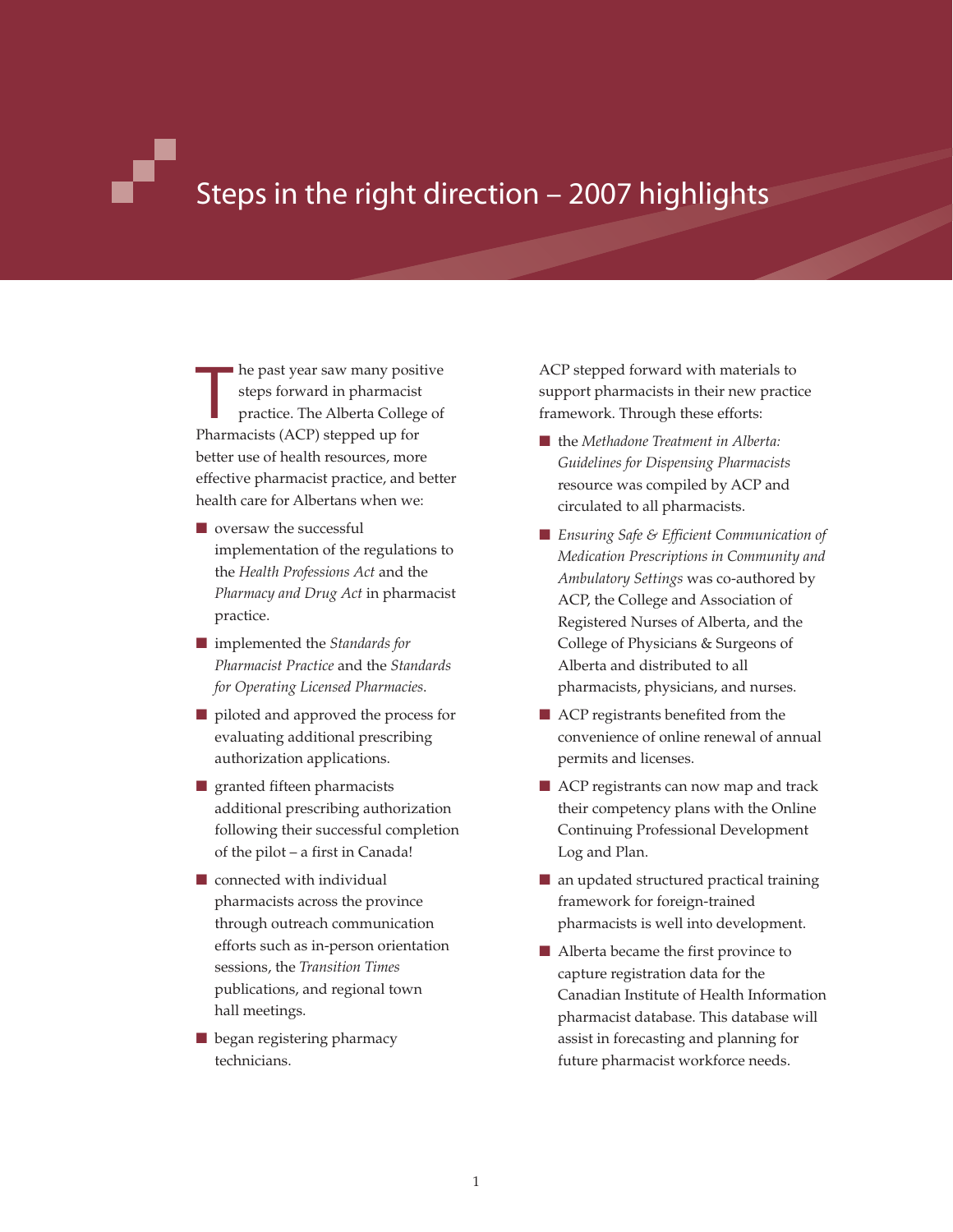# Message from the president and registrar

# *One may walk over the highest mountain one step at a time.*

*-John Wanamaker (1838 – 1922)*





*Greg Eberhart Registrar*

# What was the first step?

A year ago, we surveyed the landscape and identified the four true points of the compass that would guide our journey:

- 1. To keep pace with changing patient demographics, health workforce pressures, cost increases and new technology, the healthcare system must mobilize all its resources for the maximum benefit of patients.
- 2. Alberta patients benefit from the key role played by pharmacists. Safe, effective and responsible pharmacist practice is upheld by the Alberta College of Pharmacists.
- 3. Pharmacists are patient-focused, accessible, skilled medication management experts. This makes them an excellent resource to deliver innovative health services and programs costeffectively.
- 4. Patients experience better outcomes and the healthcare system is strengthened when pharmacists and other health professionals work together to deliver health services.

From this starting point, the Alberta College of Pharmacists took many steps toward creating a more positive future for pharmacists and Albertans. Those steps are outlined in the previous highlights page and throughout the text of this report. We invite you to read about pharmacists' new scope of practice and celebrate the advances for the health system and for all Albertans that the changes of the last year have started.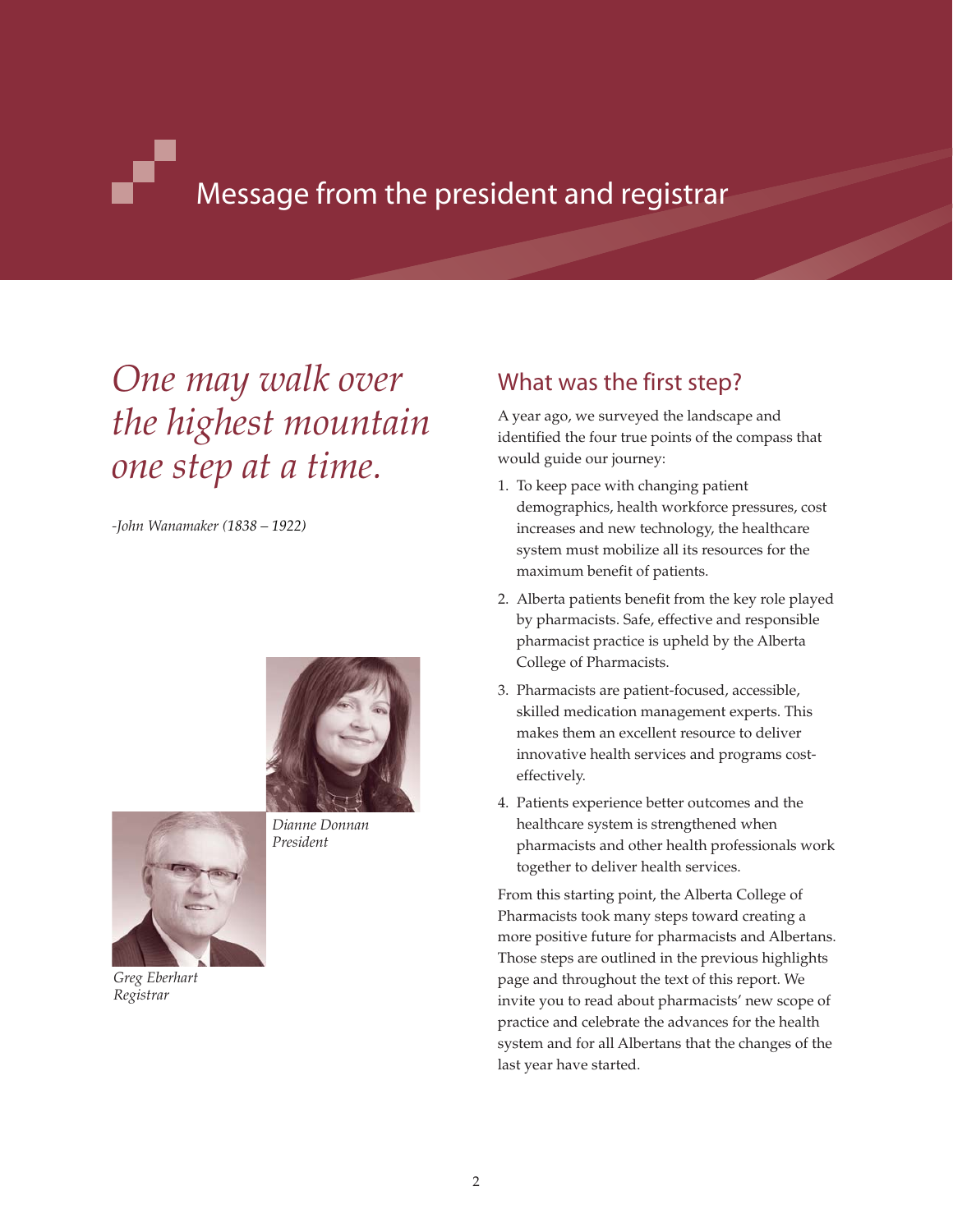# How far have we already traveled?

Amidst all the optimism of this past year, we also acknowledged that with change comes uncertainty. By keeping our compass points in sight, we stayed the course and are certain we will be able to successfully step up to future challenges.

Over the past year, ACP helped pharmacists, other health professionals, and the public understand these initial changes through publications, dedicated website sections and in-person meetings. Already, we are seeing an increased understanding of how patients and the health system benefit from pharmacists' use of their new authority.

ACP approved an evaluation process for pharmacists seeking additional prescribing authorization. Pharmacists with this authorization, working interdependently with other members of the patient's health team, will adjust dosing and manage drug treatment as required to meet the patient's health goals.

ACP also approved criteria for programs to train pharmacists wishing to administer drugs by injection. This training will allow pharmacists to administer immunizations and travel vaccines, thus offering greater access and choice to Albertans.

# Where are we going next?

Not all Albertan's will benefit from these new opportunities immediately. Other changes are required to complement and realize the opportunities introduced in the legislation. A cultural change within pharmacy itself is taking place. This shift is placing increased focus on patient care rather than drugs, results rather than processes, decisions rather than recommendations, inter- and intra-professional teamwork rather than isolated practices. The college is stepping up with conferences, publications, and continuing professional development opportunities to enable pharmacists to practice effective collaborative care.

Changes in information technology are required to facilitate documentation, communication, and decision support. Pharmacist time must be availed through more effective use of other regulated health professionals such as pharmacy technicians, and innovative practice environments that optimize information sharing and workflow. New practice and economic models must forge and facilitate new relationships, and must align with the desired behaviours of pharmacists, patients, and other health professionals. ACP is working with partners across many disciplines to make these changes happen.

There are steps yet to take before we reach our destination. However, we've begun the journey and the summit is in sight.

We encourage you to read our annual report and reflect upon our many accomplishments in 2007/08, including those of some of the "trail blazers" in our profession. Together, we have committed to the longer journey. Join us as we reach new heights one step at a time.

Respectfully submitted,

Dianne Donnan President

Greg Eberhart Registrar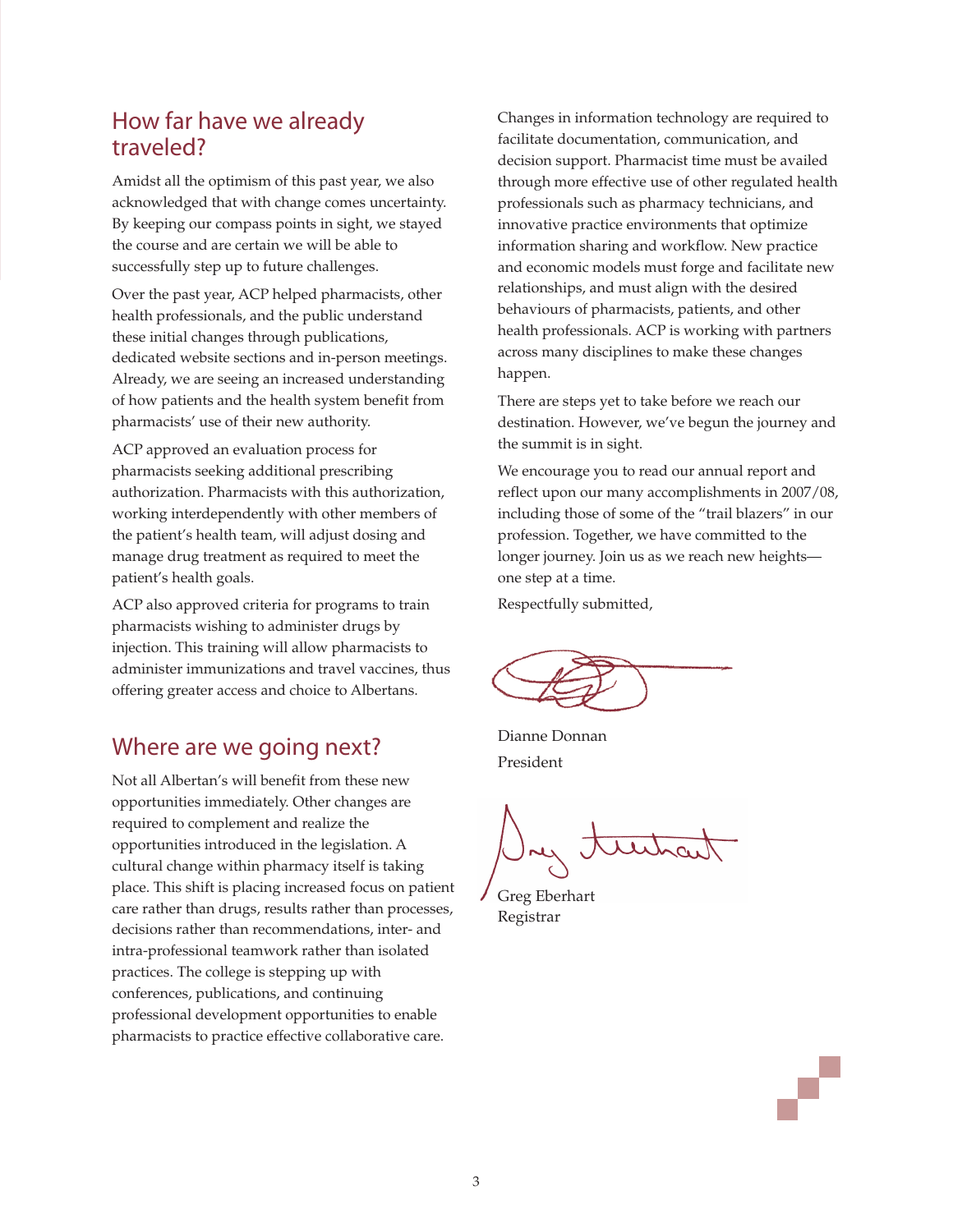# Stepping up for Albertans



*ACP council: (Back, L to R) Donna Galvin, Dianne Donnan, Rick Siemens, Pat Matusko, Catherine McCann, Merv Bashforth, Dr. Franco Pasutto (Front, L-R) Jim Krempien, Anjli Acharya, Joan Pitfield, Jeff Whissell, Lane Casement, Judi Lee, Wilson Gemmill*

# *Governing responsibly*

*Our commitment: We are committed to programs and processes that ensure public safety, quality pharmacist practice, integrity of the drug distribution system, and accountability by the college, its registrants and pharmacy operators.*

# Fostering a strong council

ACP welcomed two new leaders to council for the 2007-08 term: Donna Galvin, elected in District 5 (Calgary), and Pat Matusko, our second public member. Despite ACP's repeated requests for an appointment by the Minister of Health and Wellness, the third public seat on council remains vacant.

In December 2007, President Elect Jim Krempien resigned from council to accept the position of Complaints Director with ACP. Council chose to leave his seat vacant for the remainder of the council year.

The by-laws of the college were amended in March 2007, coming into effect on April 1, 2007 in conjunction with the new legislation. Significant changes included the realignment of council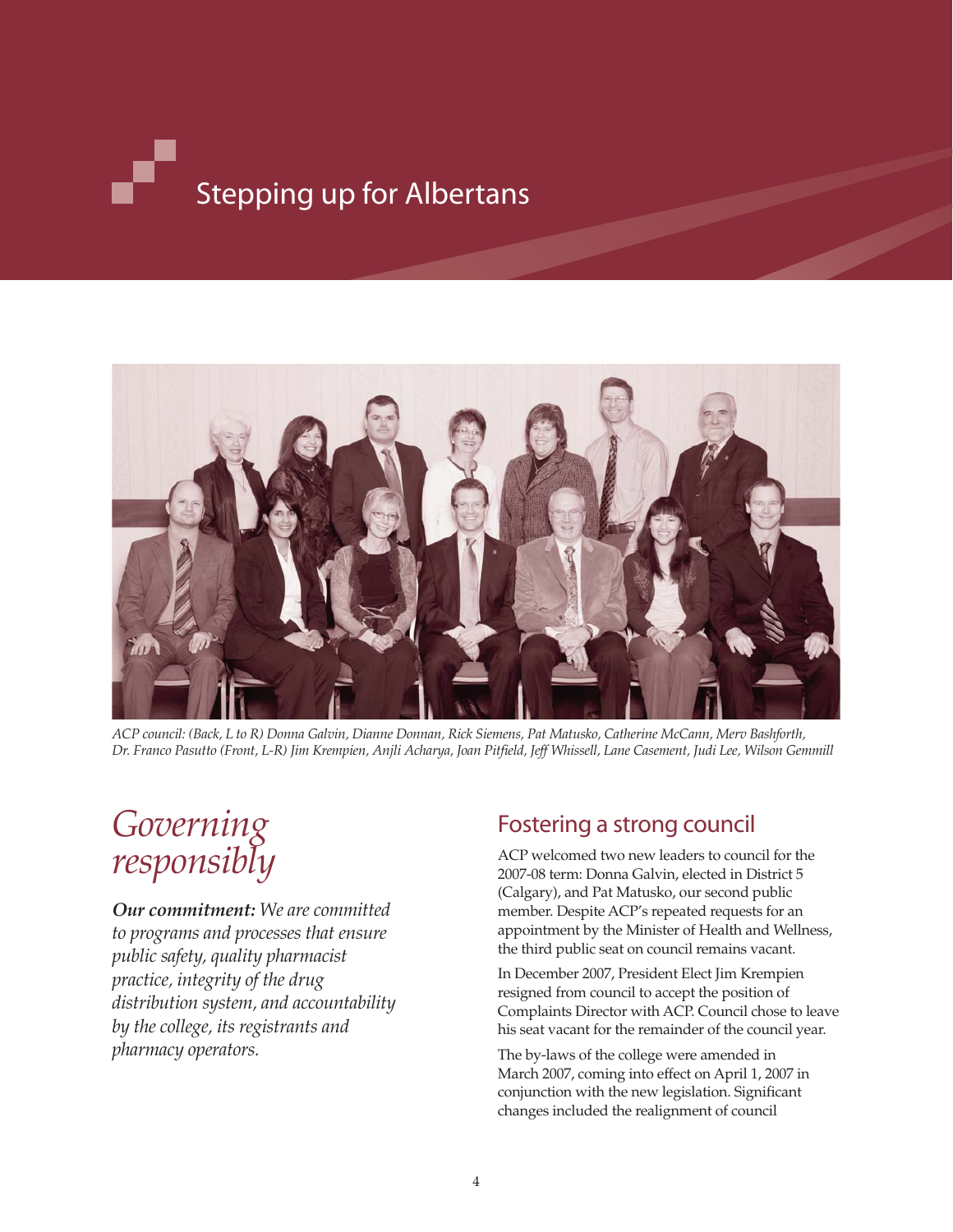district boundaries, providing for nine elected positions in five geographic regions. Transition to the new districts will occur over a three-year period, concluding in 2010. The Dean of the Faculty of Pharmacy and Pharmaceutical Sciences and the President of the Alberta Pharmacy Students Association are recognized as ex-officio non-voting members. The by-laws were also enhanced to accommodate electronic solutions to facilitate the business of council, including voting.

# Responding to legislation changes

The *Health Professions Act* and *Pharmacy and Drug Act* came into effect for Alberta's pharmacists on April 1, 2007. The new legislation expanded pharmacists' scope of practice. Prescribing and administering drugs by injection are now tools available to authorized pharmacists to help them support the public's health and well-being.

On December 7, 2007, Royal Assent was given to the *Smoke-Free Places (Tobacco Reduction) Amendment Act*. The Act impacts pharmacy as it bans the use of "power walls"; no longer permits the sale of tobacco products from health care facilities, pharmacies, or stores that contain a pharmacy; and sets the proximity from a public entrance to a building from which tobacco can be used.

Amendments (awaiting proclamation) were also made to the *Health Professions Act*, entrenching measures for the government to intervene in the governance and administration of colleges established under the Act, should the government deem it necessary to ensure safety within the health system. ACP joined Alberta's other regulated health professions in unanimously opposing the amendments as introduced. This joint effort convinced the Minister to amend his proposal to accommodate a more transparent process should government intervention be necessary.

# Supporting pharmacists' new scope of practice

Pharmacists' expanded scope of practice recognizes roles and responsibilities that pharmacists have increasingly been taking on to meet patient needs, particularly as access to health services has become increasingly stressed. It also acknowledges the high trust the public and the government place in pharmacists.

Pharmacists on the college's clinical register who completed an orientation to the college's new standards were authorized to prescribe Schedule 1 drugs for the purpose of adapting prescriptions or in an emergency. ACP delivered 33 live orientations to 2,425 pharmacists in 13 locations in 2007. The orientation was also available via ACP's

| Clinical pharmacist who has completed the orientation                                                                    |                             |                                                  |                                                  |                                                                                                                            |  |  |  |  |
|--------------------------------------------------------------------------------------------------------------------------|-----------------------------|--------------------------------------------------|--------------------------------------------------|----------------------------------------------------------------------------------------------------------------------------|--|--|--|--|
| Adapting a prescription                                                                                                  | Prescribing in an emergency |                                                  |                                                  |                                                                                                                            |  |  |  |  |
| Altering dose,<br>formulation, or<br>regimen                                                                             | Therapeutic<br>substitution |                                                  | Issuing a prescription<br>for continuity of care | Only when it is not reasonably<br>possible to see another prescriber<br>and there is an immediate need<br>for drug therapy |  |  |  |  |
| Clinical pharmacist who has completed the orientation and has additional authorization under<br>s16(3) of the regulation |                             |                                                  |                                                  |                                                                                                                            |  |  |  |  |
| Additional prescribing authorization                                                                                     |                             |                                                  |                                                  |                                                                                                                            |  |  |  |  |
| Prescribing based on:                                                                                                    |                             |                                                  |                                                  |                                                                                                                            |  |  |  |  |
| Pharmacist's assessment at initial<br>point of access, e.g., primary care                                                |                             | Collaboration with another<br>disease management | authorized prescriber, e.g., chronic             | Collaboration with regulated<br>health professionals who do not<br>have prescribing authority                              |  |  |  |  |

# *Summary of types of pharmacist prescribing*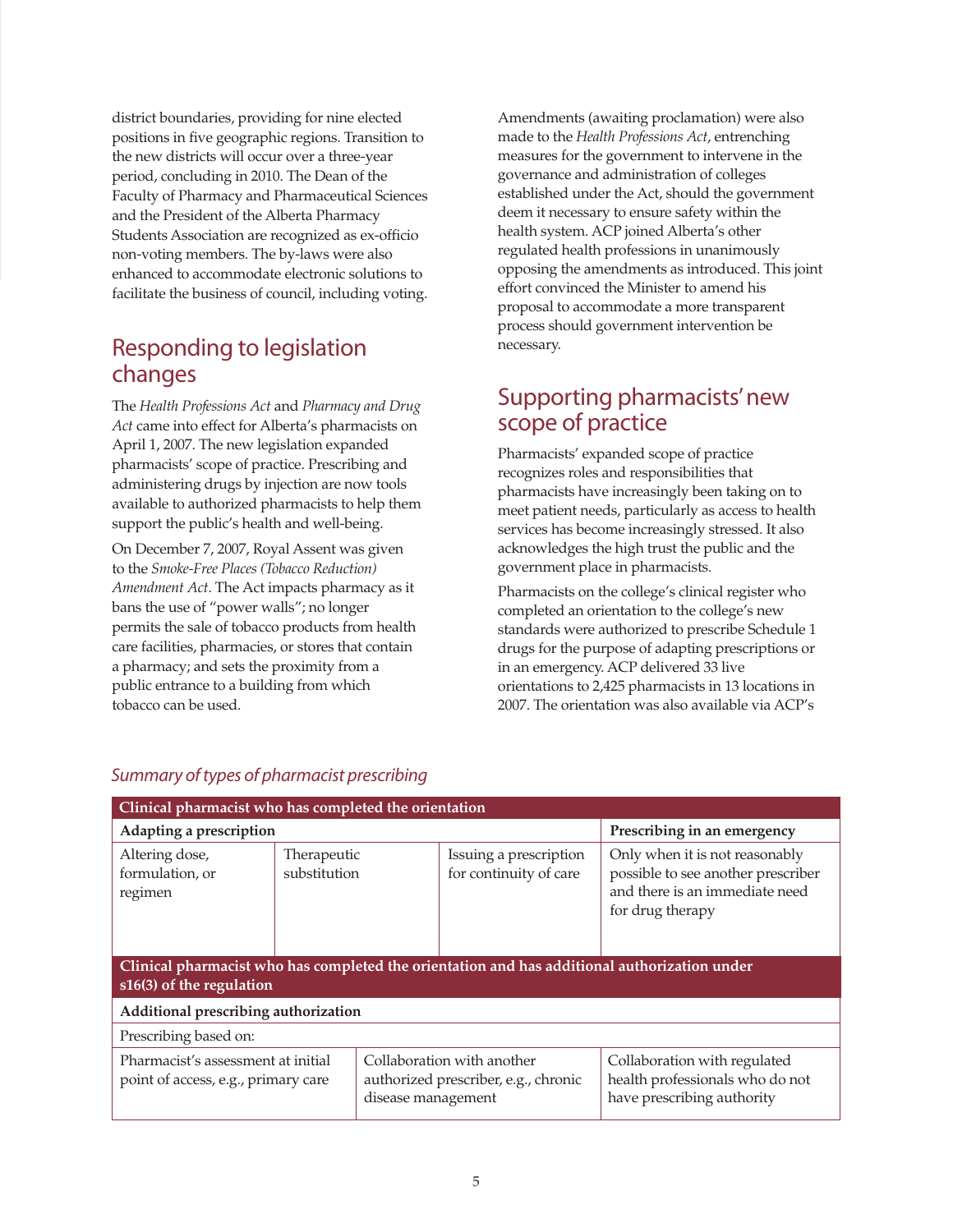website. Prior to April 1, 2008, 3,566 (94%) of clinical pharmacists had completed the program. All pharmacists on ACP's clinical register must complete the orientation prior to July 1, 2008 as a requirement of ACP's competence program.

In December, ACP council approved the evaluation process for pharmacists seeking additional prescribing authorization. Pharmacists with additional prescribing authorization may prescribe any drug (other than narcotics or controlled substances) within the limitations of their personal competence, for any duration they deem appropriate. Most commonly, this will occur when working collaboratively with other members of patients' health teams to manage chronic conditions. However, other patients seeking these pharmacists as a first point of care will benefit from the broader service base now available to them.

In the fall of 2007, 29 pharmacists volunteered to participate in piloting the evaluation process. The pilot demonstrated that the evaluation process was rigorous, valid, and reliable. Fifteen candidates who successfully completed the pilot were granted additional prescribing authorization. Evaluators and pilot participants were surveyed following the pilot to further clarify indicators for measures within the evaluation tool. Suggested refinements are being incorporated in the *Guideline for Applicants* and an invitation for applications will be announced in April 2008.

In March 2007, council approved criteria for programs to train pharmacists wishing to administer drugs by injection. The Alberta Pharmacists' Association (RxA) was the first to develop an approved program, which they piloted in the fall of 2007. Twenty pharmacists completed the pilot and were subsequently authorized to administer drugs by injection. This training program is in high demand amongst pharmacists, and courses offered during the spring of 2008 have been filled to capacity.

# Registering pharmacy technicians

The need to regulate pharmacy technicians has been increasingly supported by pharmacists and technicians across Canada. In October 2007, council approved criteria for recognizing pharmacy technician training programs from which candidates must graduate as a requirement for registration. Prior to April 1, 2008, 678 pharmacy technicians had registered with ACP.

The voluntary registration of pharmacy technicians is an interim step and precursor to regulating pharmacy technicians. The registrar appointed a working group of pharmacists and technicians to provide recommendations on the governance of technicians in a regulated environment, and considerations important to such a transition. The registrar will be making recommendations to council in April 2008 about pursuing the regulation of technicians in Alberta.

Important to this strategy is ACP's participation in complementary interprovincial and national initiatives about regulating technicians. To the extent possible, interprovincial and national solutions are desired to ensure commonality in new regulatory frameworks and the mobility of technicians across Canada. ACP's goal is for pharmacy technicians to be regulated in Alberta prior to the end of 2010.

# Introducing Canada's first tri-profession health conference

ACP believes partnerships and teamwork are central to our achievements. The benefit of our partnerships was most publicly demonstrated in 2007 through Canada's first tri-profession health conference, *Strengthening the Bond: Collaborating for Optimal Patient Care*, which ACP co-hosted at the Banff Springs Hotel from May 3 to 5. Over 700 delegates joined ACP, the College of Physicians and Surgeons of Alberta, the College and Association of Registered Nurses of Alberta, the Alberta Pharmacists' Association, and the Alberta Medical Association in discussing and learning about working together. The overwhelming support and accolades from participants has motivated the five partners to follow-up with a second tri-profession event in 2009.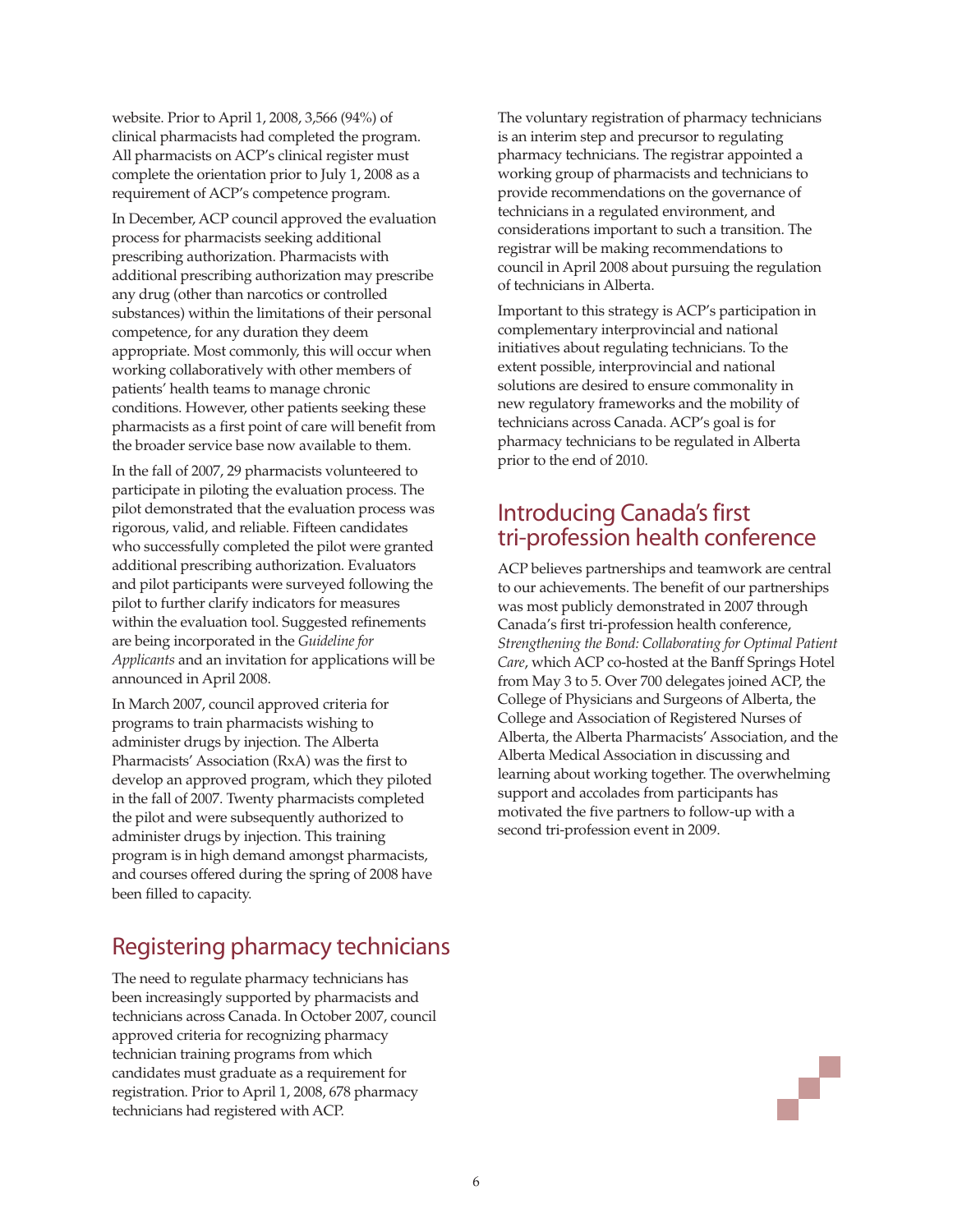

*ACP staff: (Back, L to R) Toni Bos, Margaret Morley, Karen Mills, Jill Moore, Janet Spence, Merv Blair, Emily Nutting, Roberta Stasyk, Cheryl Shea, Maria Lee, Lynn Paulitsch, Maria Ranson, Linda Hagen (Front, L to R) Joanne Donnelly, Lucy Rachynski, Dale Cooney, Linda Kruger, Grace Magyar, Greg Eberhart. Missing: Randy Frohlich*

# *Communicating effectively*

*Our commitment: We are committed to building relationships with and between pharmacists, our stakeholders and the public through relevant, accurate, up-to-date communications.*

In 2007, ACP's communications focused on helping pharmacists, other health professionals and the public understand the new standards and the benefits that pharmacists' expanded scope of practice would bring. To this end, we:

- published six bi-monthly editions of acpnews, the college newsletter, four issues of *heads up!*, a supplement focused on the new standards, and two editions of *Transition Times*, a newsletter designed to support pharmacists in this time of change;
- mailed all pharmacists a poster and reference card with key messages about the new scope of practice;
- hosted eight regional meetings with pharmacists in March 2008 to review the practice changes to date and discuss steps for the future;
- designed and distributed guides to understanding pharmacist prescribing to other health professionals and the public;
- distributed a poster explaining the collection of personal health numbers to all pharmacies; and
- commissioned a province-wide radio announcement during Pharmacy Awareness Week 2008 to relay the new scope of pharmacist services.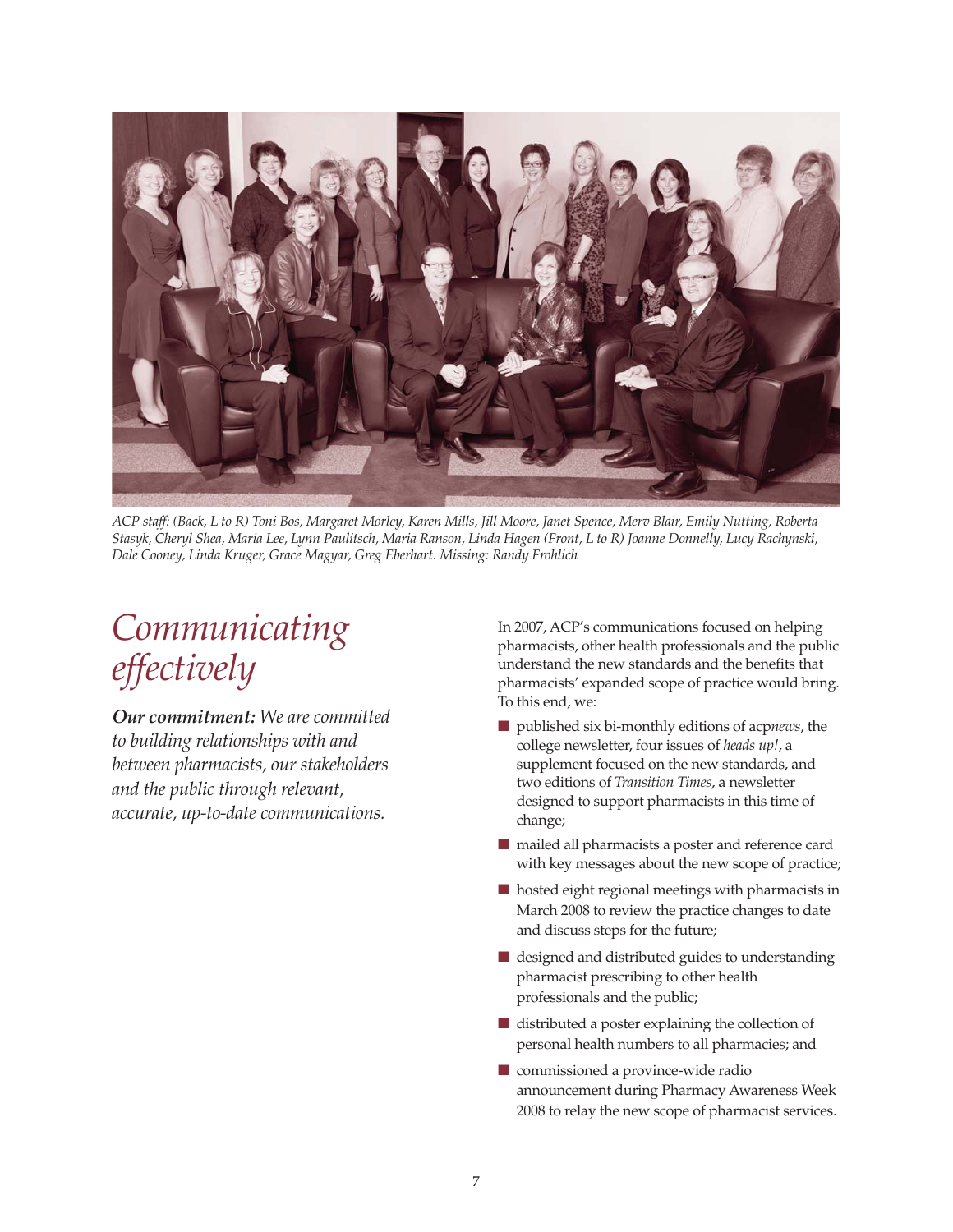We also continued to develop our electronic communications, ensuring registrants receive information quickly and easily. We began a website redesign, scheduled to launch in May 2008, and tested enhanced email programs. We also continued to explore the feasibility of moving to an electronic newsletter. As of March 1, 2008, 85 per cent of pharmacists had activated their email accounts.

ACP embarked on a very exciting partnership with the Alberta Pharmacists' Association (RxA) to create the APEX (Alberta Pharmacy Excellence) Awards, a

jointly sponsored program to recognize excellence in our profession. The inaugural APEX Awards ceremony will be held at the first-ever joint ACP/RxA conference in May 2008.

We also continued our partnership with the UofA Faculty of Pharmacy and Pharmaceutical Sciences as hosts of the 2007 Grad Breakfast and co-sponsors of the fourth annual White Coat Ceremony. ACP values these events and the recognition and encouragement they provide for those just stepping into the pharmacist profession.

# *Resolving complaints*

*Our commitment: We are committed to ensuring processes are in place to prevent harm to a patient as a result of pharmacist practice. To that end, we maintain the accountability expected of the profession and responsibly exercise the privilege of self-governance. The college strives to clarify the source or cause of each complaint and determine measures to prevent similar occurrences in the future.* 

In 2007, 52 formal (written) complaints were referred to the Infringement Committee and/or the Complaints Director. Of these, 40 were resolved. In addition, the complaints department resolved 21 complaints carried over from previous years. The college resolved 179 informal (verbal) complaints in 2007.

The resolution of complaints has become increasingly complex due to the changing nature of pharmacist practice and the complexity of the health system.

All hearings held in 2007 were open to the public.

The following are key-point summaries of complaints investigations considered by the Infringement and Investigating Committees.

### *Complaints summary*

|                                          | 2003 | 2004 | 2005 | 2006 | 2007 |
|------------------------------------------|------|------|------|------|------|
| Files brought forward from previous year | 36   |      |      |      |      |
| New complaints received during year      | 46   |      | 59   | 58   |      |
| Files closed during year                 | 43   |      |      | 56   |      |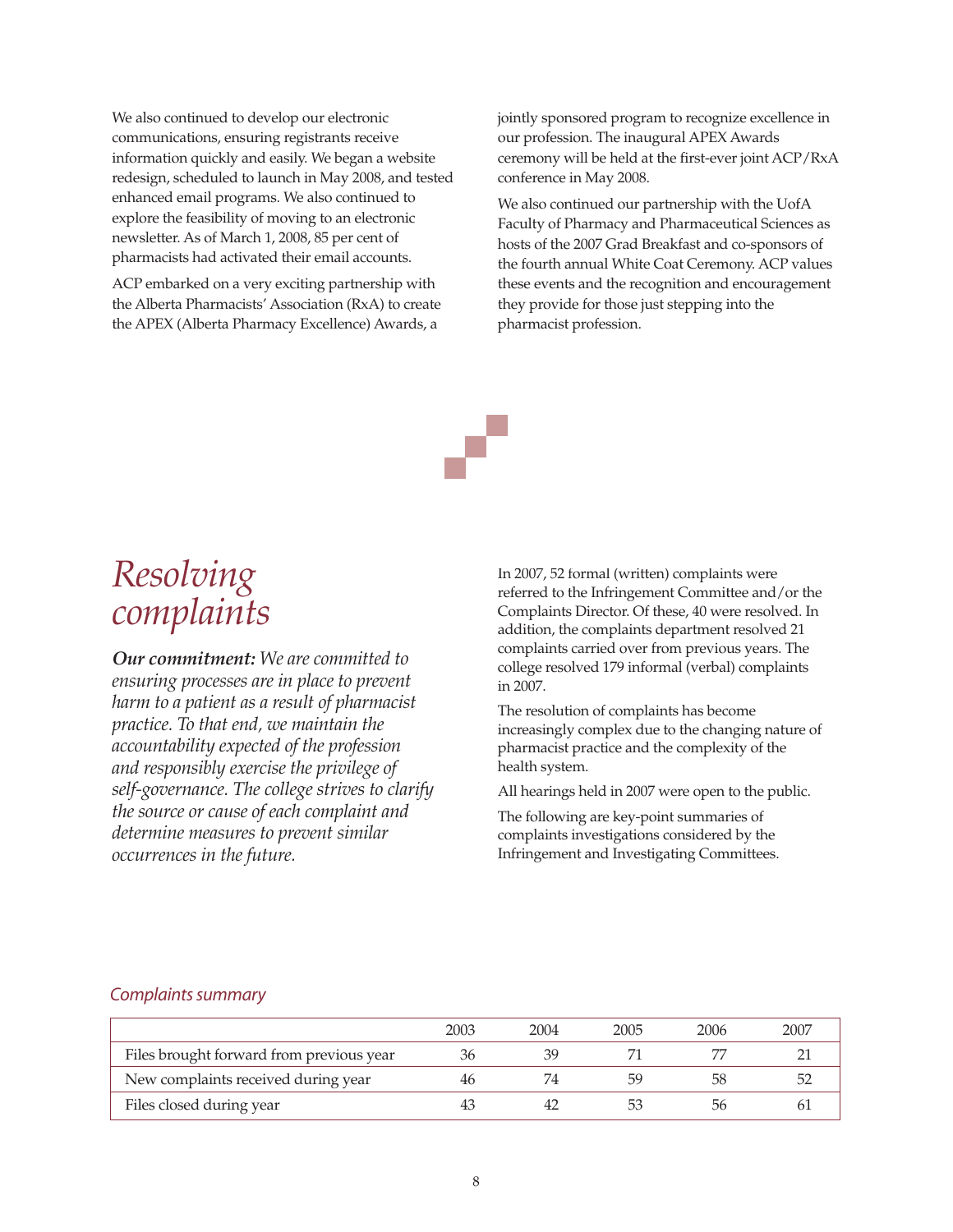# Investigating Committee decisions

# *Selected files considered by investigating committees*

The following examples illustrate the nature of complaints considered by investigating committees. For further case details, see the college's newsletter, acp*news*, or visit the *Complaints Resolution* section of our website (pharmacists.ab.ca).

# **Case One – Decided Aug. 20, 2007**

The Registrar of the College of Physicians & Surgeons of Alberta initiated a complaint concerning letters sent by a pharmacist to a number of Alberta physicians soliciting their participation in countersigning prescriptions for American patients. A number of additional matters of concern arose during the investigation of the complaint which resulted in additional allegations of misconduct being referred to the Investigating Committee.

After a full hearing, the Investigating Committee made the following decisions:

- The practice of accepting faxed prescriptions *from patients* breached the college's guidelines on faxing prescriptions and also Guideline 3 of the Guidelines regarding Internet pharmacies.
- In respect to filling prescriptions issued by American physicians, it was determined that this conduct breached the *Pharmaceutical Profession Act*, the *Pharmaceutical Profession Regulation*, and the Standards of Practice. It was also determined that this conduct was detrimental to the best interests of the public and that it contravened the *Food and Drug Regulations*. The Investigating Committee noted that while this allegation and the practice of accepting faxed prescriptions from patients were well founded, they applied to a relatively small number of prescriptions.
- The relationship and arrangements between the pharmacy and a physician located in Minnesota but licensed in two Canadian jurisdictions, whereby the physician provided a Canadian prescription for all American patients of the pharmacy usually within 24 hours and without seeing the patients or establishing a physician patient relationship, was a major concern and breached the Code of Ethics, the Internet Guidelines and the *Pharmaceutical Profession Act*.

The Investigating Committee accepted the evidence provided by the college and by the Registrar of the College of Physicians and Surgeons of Alberta that the physician's practice was not acceptable to any medical regulatory body in Canada. There was also evidence that was accepted that the two Canadian medical jurisdictions in which the physician was licensed considered the practice improper and unacceptable.

■ The pharmacist required customers to sign waiver forms and it was determined that this was detrimental to the best interests of the public.

As a result of their decisions on these issues, the Investigating Committee:

- issued a severe reprimand to the registrant;
- fined the registrant \$5,000;
- placed conditions on the registrant as a member and as a licensee to ensure there was no repetition of the conduct found to be improper;
- required the registrant to pay the costs of the proceedings; and
- directed publication of the decision in acpnews disclosing the registrant's name.

# **Case Two – Decided Dec. 12, 2007**

A registrant admitted at an Investigating Committee hearing that she had operated an Internet pharmacy in arrangement with another pharmacist who operated entities known as CanadaRx.com, Canadameds and Sullivan Health Care (SHC) that sent large volumes of prescriptions for United States patients to the registrant's pharmacy to be dispensed in Alberta. It was acknowledged by the registrant and confirmed by the Investigating Committee that:

■ The arrangements with SHC involving dispensing drugs to patients did not comply with the *Pharmaceutical Profession Regulation*, the Standards of Practice, or the *Pharmaceutical Profession Act*. In most situations, the prescription would be dispensed by the pharmacy to a patient without any contact with the patient other than the information provided in writing when the drug was delivered. All patient information was collected by SHC and the only counselling provided to a patient was the written information and a pharmacy label. There would be no contact with virtually all the patients unless they called the pharmacy.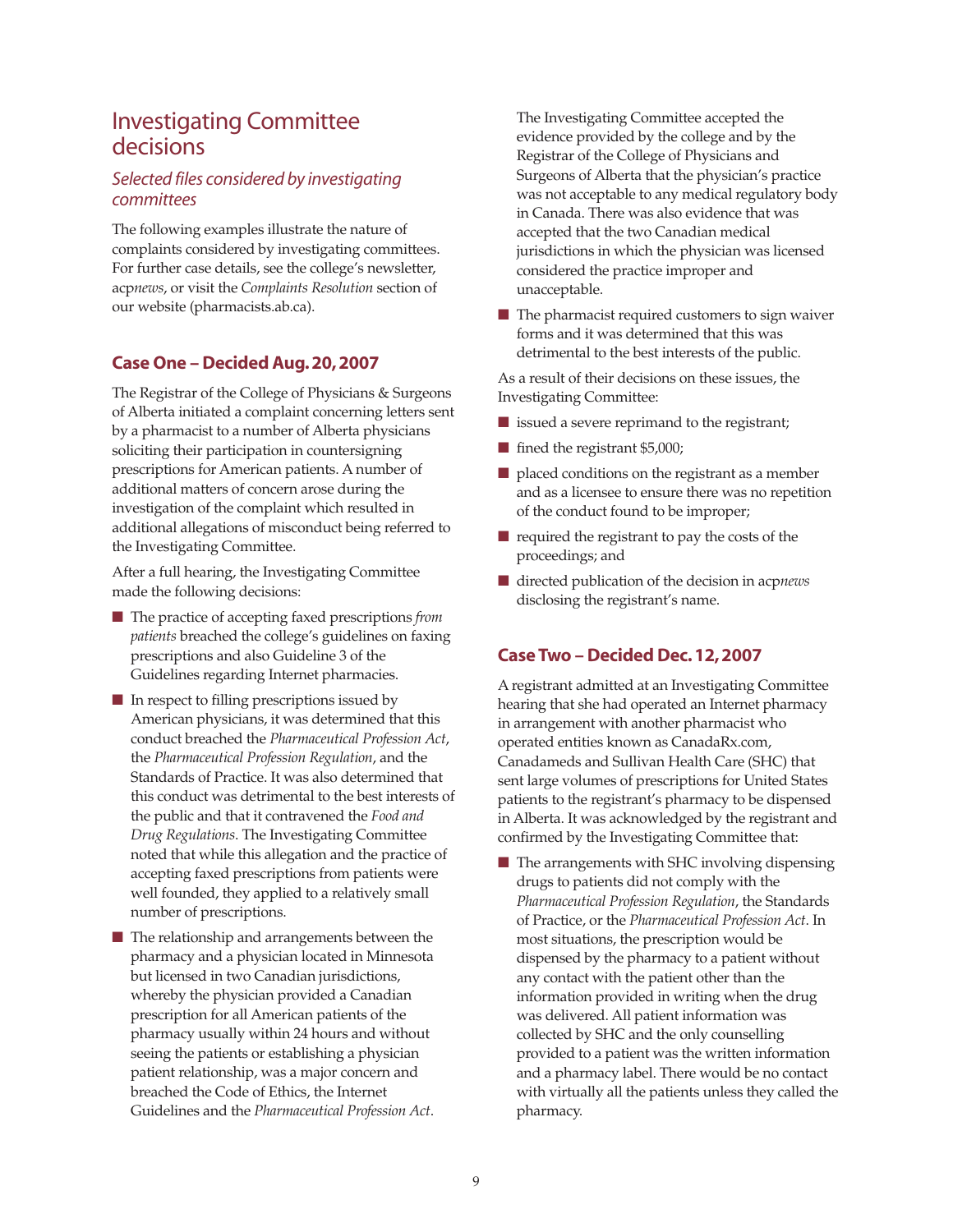■ The arrangements with SHC assisted a nonpharmacy to sell drugs to U.S. customers and were therefore in breach of the *Food and Drug Act*, the *Food and Drug Regulations* and the *Pharmaceutical Profession Act*. The actual agreement for the supply of the drugs was between the individual and SHC. SHC would order and pay for the drugs delivered to the pharmacy. It would determine what the price of the drugs would be and what fees would be charged to the customer. The registrant was not aware of what mark-up was charged to patients for the drugs and did not know what fees were charged to the patients by SHC. The Investigating Committee confirmed that the registrant should have known this arrangement did not comply with the Code of Ethics By-law and held that these various breaches were conduct contrary to the *Pharmaceutical Profession Act*.

- By participating in arrangements with SHC where prescriptions were provided by Canadian physicians who had not personally seen the patients, the registrant failed to comply with the Code of Ethics By-law and acted contrary to the *Pharmaceutical Profession Act*. The evidence showed that the bulk of the prescriptions came from two Canadian physicians who were acting contrary to a directive from their regulatory college which had disciplined members for similar conduct.
- The registrant and her pharmacy participated in arrangements with SHC whereby SHC received a financial benefit facilitated by the registrant's pharmacy in return for prescriptions being directed to the registrant's pharmacy to be filled contrary to the *Pharmaceutical Profession Regulation*, thereby breaching the *Pharmaceutical Profession Act*. The arrangement permitted SHC, a non-pharmacy, to handle all discussions concerning price and terms of sale, receipt of patient information and prescriptions, arrangements for the Canadian physicians and receipt of payment. The pharmacy was only compensated for the dispensing fee and delivery charges they incurred.

The parties agreed that at the time that the registrant entered into her arrangements with SHC and accepted prescriptions from the physicians, ACP's Internet Pharmacy Guidelines were in place but there were no previous decisions of an Investigating Committee that applied these guidelines or that reviewed the other legislative and regulatory provisions in relation to Internet pharmacy operations. The parties also agreed that while the conduct in question in this proceeding breached the various provisions set out, the

admissions and the agreed statement of facts together constituted aspects of one charge of professional misconduct or unskilled practice for the purposes of this proceeding and not a series of separate charges.

In view of the registrant's cooperation and admissions in this proceeding, the fact that she closed her Internet pharmacy operation on June 30, 2006 and two previous decisions of Infringement Committees in respect to operation of Internet pharmacies the Investigating Committee:

- issued a written reprimand;
- fined the registrant \$2,500;
- ordered that she pay the costs of the investigation and proceedings;
- directed the registrant to not enter into arrangements directly or indirectly with any Canadian physician to review and co-sign American prescriptions without the opportunity to see the patient or the registrant unless she could confirm with the physician's medical college that the proposed arrangements are satisfactory and the registrant could provide a copy of this confirmation to ACP;
- directed that the registrant should not enter into any arrangements with any non-pharmacist that permitted the non-pharmacist to participate in the sale of drugs; and
- directed that the registrant not enter into any arrangement whereby she or any pharmacy she is associated with provides something of value to another party in return for having patients or prescriptions referred to the pharmacy.

The Investigating Committee also directed publication of the decision in acp*news*, disclosing the registrant's name.

## **Case Three – Decided Oct. 23, 2007**

On-site visits to the pharmacy on three occasions found the dispensary area of the pharmacy in complete disarray, so cluttered, messy and disorganized that the college was concerned that public safety was at risk. In addition, the registrant did not maintain the pharmacy, stock, compounding and dispensing equipment in a clean and sanitary condition and in proper working order as required by the *Pharmaceutical Profession Act*.

The pharmacy did not have a quarantine area for the storage of drugs that were outdated, damaged,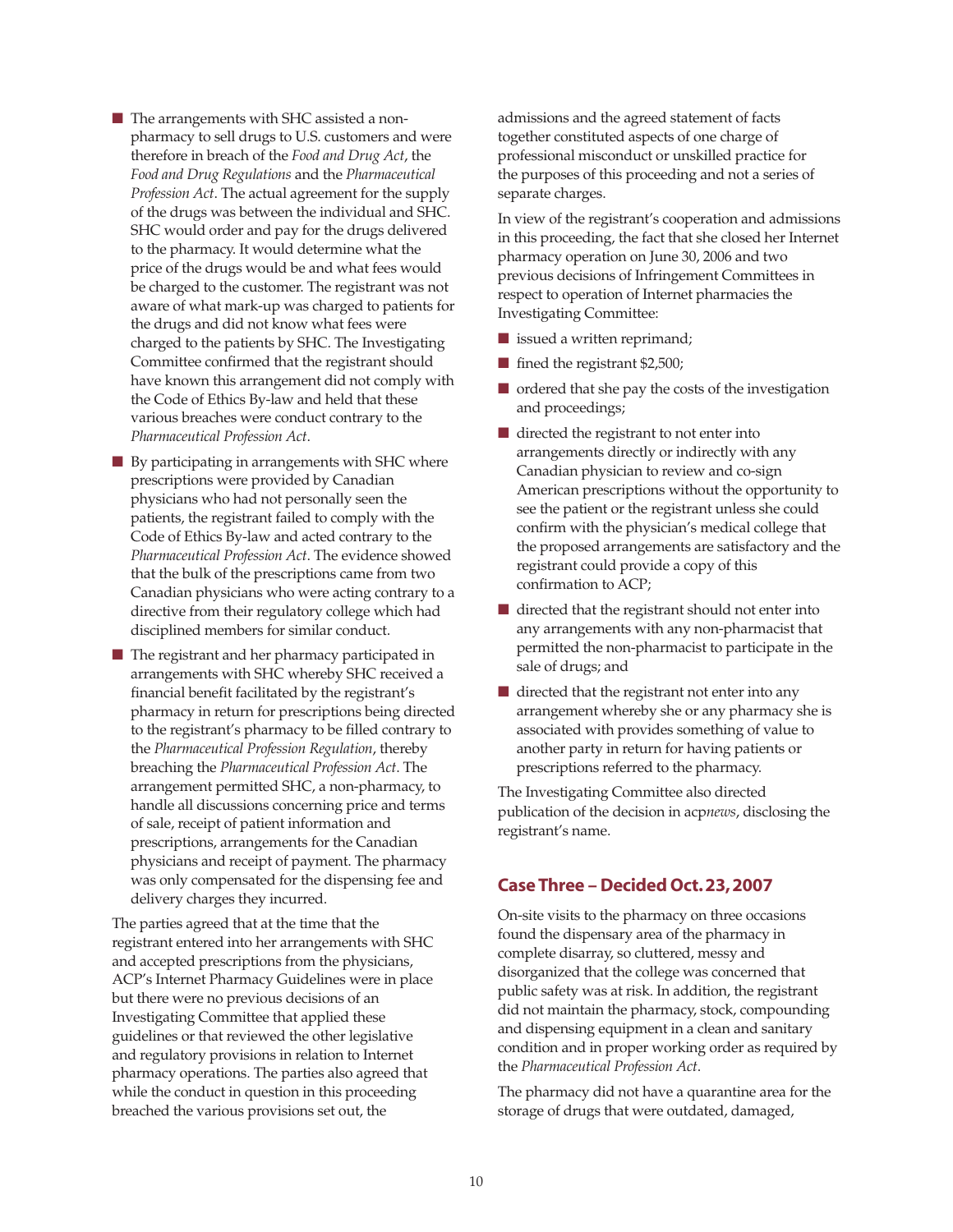deteriorated, misbranded or adulterated or that are in immediate or sealed outer or secondary containers that had been opened as required by the *Pharmaceutical Profession Regulation*. The drugs in the pharmacy were not stored or handled in a safe and secure manner as required by *Pharmaceutical Profession Regulation*. The registrant failed to maintain adequate staffing with respect to workloads that allow the pharmacist to practice in accordance with the Act, Regulations, By-laws and Standards of Practice.

This was not the registrant's first incident before the college with regards to this particular concern; the Committee was presented with three previous disciplinary cases which were well founded over the previous 20 years.

At the order of the Investigating Committee:

- the registrant was suspended from the practice of pharmacy for three months;
- $\blacksquare$  the registrant is prohibited from being a licensee of a pharmacy in Alberta for 10 years;
- random pharmacy inspections will be conducted by the college 6 times per year for the first 2 years and then 4 times per year for the balance of the 10-year term, with the costs of these inspections to be borne by the registrant;
- the registrant was fined \$30,000 and ordered to pay all costs associated with the hearing and investigation; and
- the decision was published in the acpnews without disclosing the registrant and pharmacy name.

In making these orders, the Investigating Committee noted the previous disciplinary decisions and stated that it was necessary to make clear to the pharmacist how serious the situation was and to set ongoing conditions to ensure that this conduct did not occur again.

# **Case Four – Decided Dec. 13, 2007**

An Investigating Committee hearing took place in the absence of a registrant who had engaged in professional and proprietary misconduct by breaching the Code of Ethics and the *Pharmaceutical Professions Act* and, more seriously, had shown blatant disregard towards his professional obligations as shown by his conduct towards ACP and the Investigating Committee appointed for a previous hearing held in 2006. ACP attempted, unsuccessfully, to serve notice to the registrant and met the requirements of proof of service under the Act allowing the Investigating

Committee to hear the matter in the absence of the registrant.

The registrant appeared before an Investigating Committee in 2006 with a signed Agreed Statement of Facts and a Joint Submission on Penalty confirming that he had voluntarily ceased his Internet pharmacy business in May 2005, terminated business relations with Canadian Budget Rx, terminated his relationship with a Canadian physician who was co-signing American prescriptions and wished to cease activities not approved by ACP.

A later investigation determined that the registrant continued his Internet pharmacy business from the location of his new pharmacy which he had modified by adding a concealed dispensary area which was not approved by the pharmacy renovation legislation policy, continued his business relationship with Canadian Budget Rx, continued his relationship with the Canadian physician and continued participating in activities which were not approved by ACP.

The Investigating Committee accepted the evidence presented by ACP on these points and held that the registrant's actions had shown him to be ungovernable and unwilling to respect the authority of a self-regulating profession. They found that the registrant failed to act with the honesty and integrity required of a pharmacist and wilfully misled the prior Investigating Committee.

At the order of the Investigating Committee:

- the registrant's certification of registration was immediately revoked;
- the registrant was fined \$10,000;
- the registrant was ordered to pay the total costs of the investigation;
- the decision was published in the acpnews disclosing the registrant's name and previous pharmacy names; and
- the Registrar informed all provincial pharmacy regulators regarding this decision.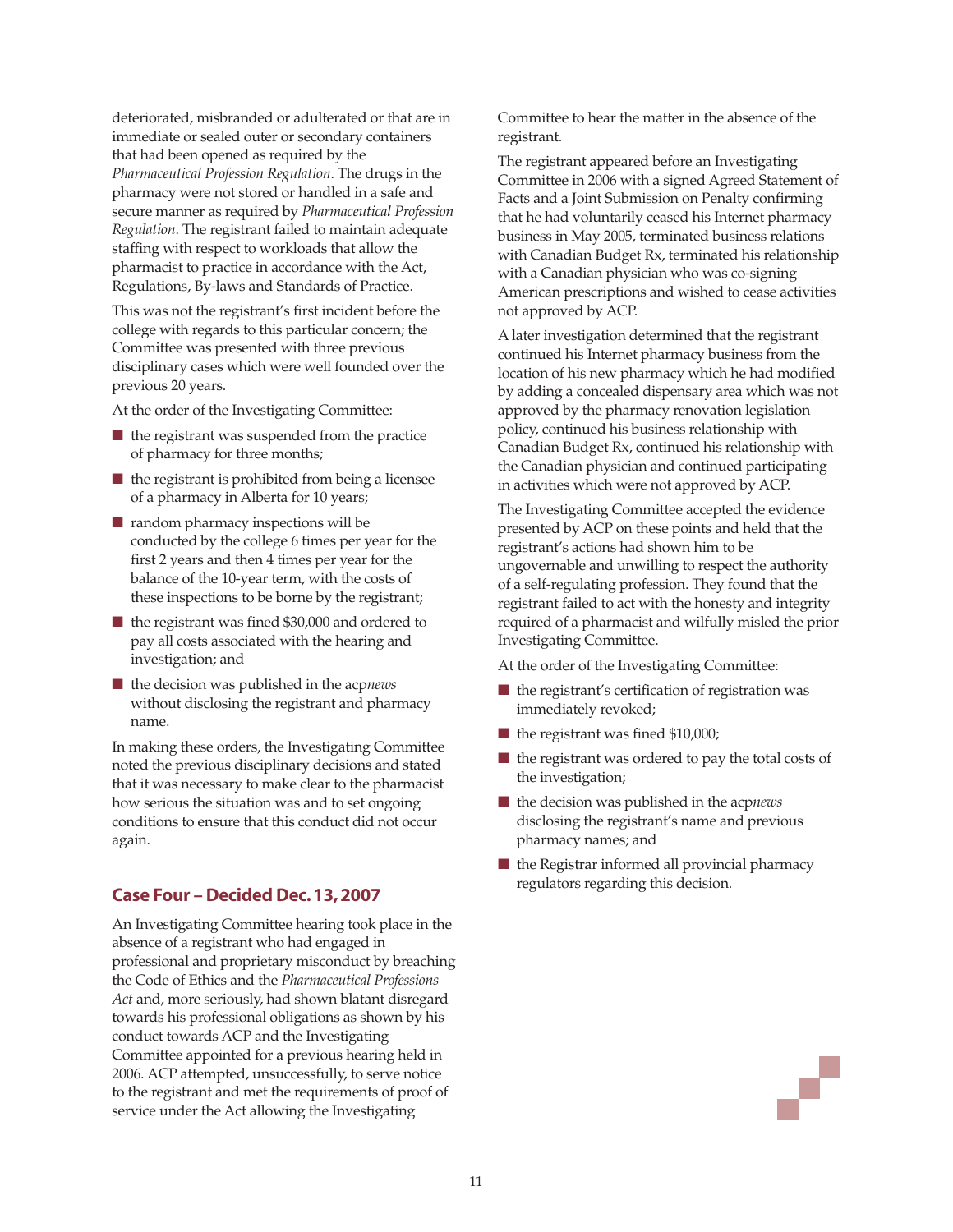# Stepping up for pharmacists

# *Registering pharmacists*

*Our commitment: We are committed to timely, accessible, thorough and fair registration processes, ensuring that applicants have the knowledge, skills and attitudes required of pharmacists on our register.*

During 2007, ACP's registration department:

- began the voluntary registration of pharmacy technicians (678 had registered as of March 31, 2008),
- registered 238 new pharmacists, and
- offered the jurisprudence exam 10 times. The exam is a requirement of licensure in Alberta. The success rate for the jurisprudence exam was 88 per cent.

# *Pharmacist registration statistics*

### **Practising registrants**\*

## *Male* % (Actual) *Female* % (Actual)

| 2007 | 37% (1392)<br>63% (2371)    | 3763 |
|------|-----------------------------|------|
| 2006 | 38% (1402)<br>62% (2287)    | 3689 |
| 2005 | n/a<br>n/a                  | 3509 |
| 2004 | 38% (1271)<br>62% (2073)    | 3344 |
| 2003 | 62% (1982)<br>$38\%$ (1214) | 3196 |
| 2002 | 39% (1207)<br>61% (1889)    | 3096 |
| 2001 | 41% (1230)<br>59% (1770)    | 3000 |
| 2000 | 39% (1136) 61% (1777)       | 2913 |
| 1999 | 43% (1212)<br>57% (1606)    | 2818 |
| 1998 | 40% (1108) 60% (1662)       | 2770 |

### **Inactive**\*

*Associate Retired*

| 2007 | 331 | 447 | 778 |
|------|-----|-----|-----|
| 2006 | 307 | 426 | 733 |
| 2005 | 312 | 410 | 722 |
| 2004 | 327 | 397 | 724 |
| 2003 | 333 | 397 | 730 |
| 2002 | 353 | 373 | 726 |
| 2001 | 368 | 363 | 731 |
| 2000 | 349 | 341 | 690 |
| 1999 | 367 | 333 | 700 |
| 1998 | 403 | 307 | 710 |

\* *Data as of December 31.*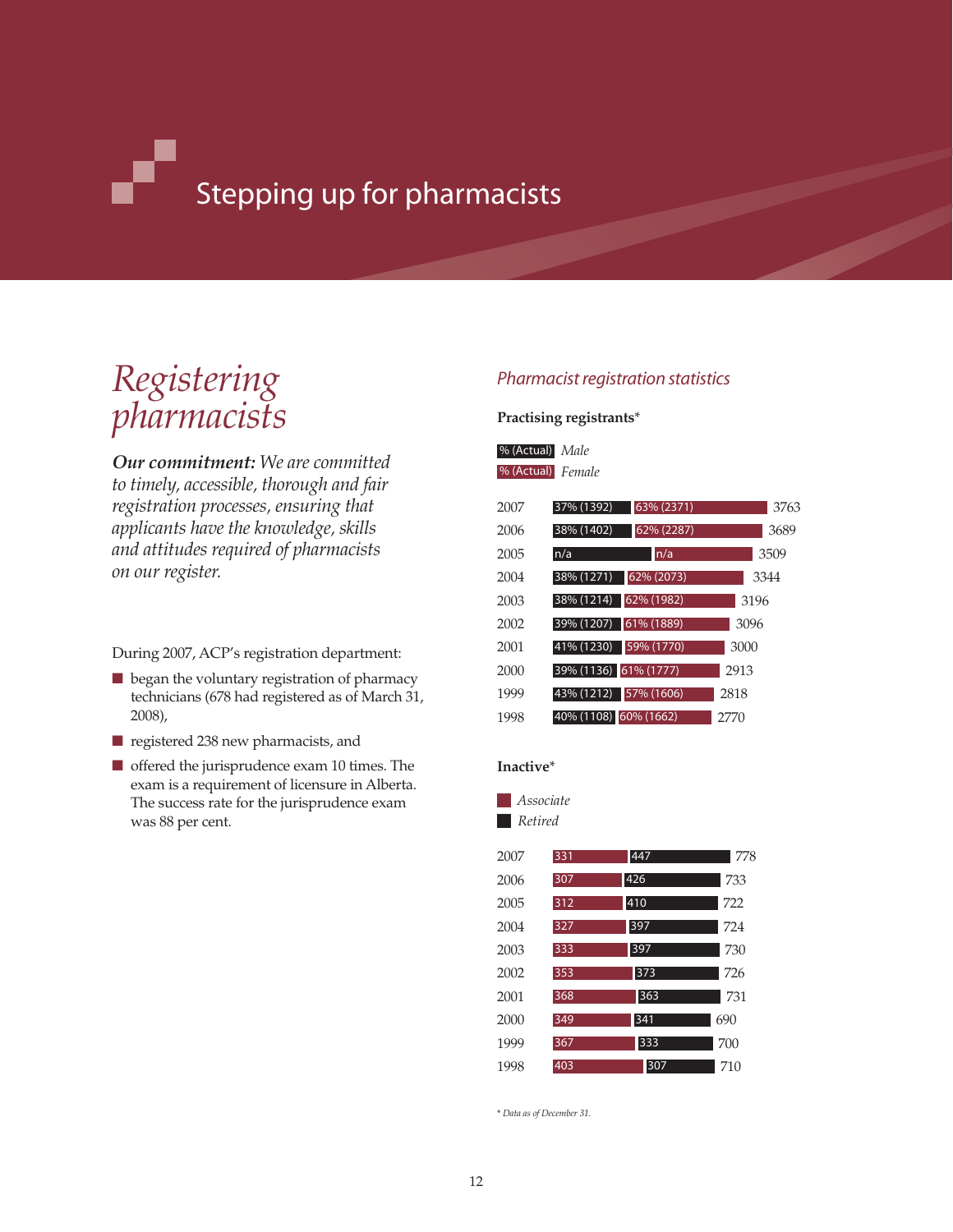### **New registrants\***



\* *Data as of December 31.*

#### **Students and interns\***





# *Ensuring quality pharmacist practice*

*Our commitment: We are committed to maintaining the confidence of the public by supporting programs to ensure safe, informed, leading-edge pharmacist practice.*

# Supporting Continuing Professional Development (CPD)

*"Pharmacists are health care professionals whose professional responsibilities include seeking to ensure that people derive maximum therapeutic benefit from their treatments with medicines. This requires them to keep abreast of developments in pharmacy practice and the pharmaceutical sciences, professional standards requirements, the laws governing pharmacy and medicines and advances in knowledge and technology relating to use of medicines. This can only be achieved by an individual's personal commitment to Continuing Professional Development."* 

– FIP Statement of Professional Standards Continuing Professional Development, September 2002.

### *Online CPD Log usage increasing*

Pharmacists are using the online continuing professional development (CPD) log in everincreasing numbers. The online log offers several benefits for pharmacists, including options to select an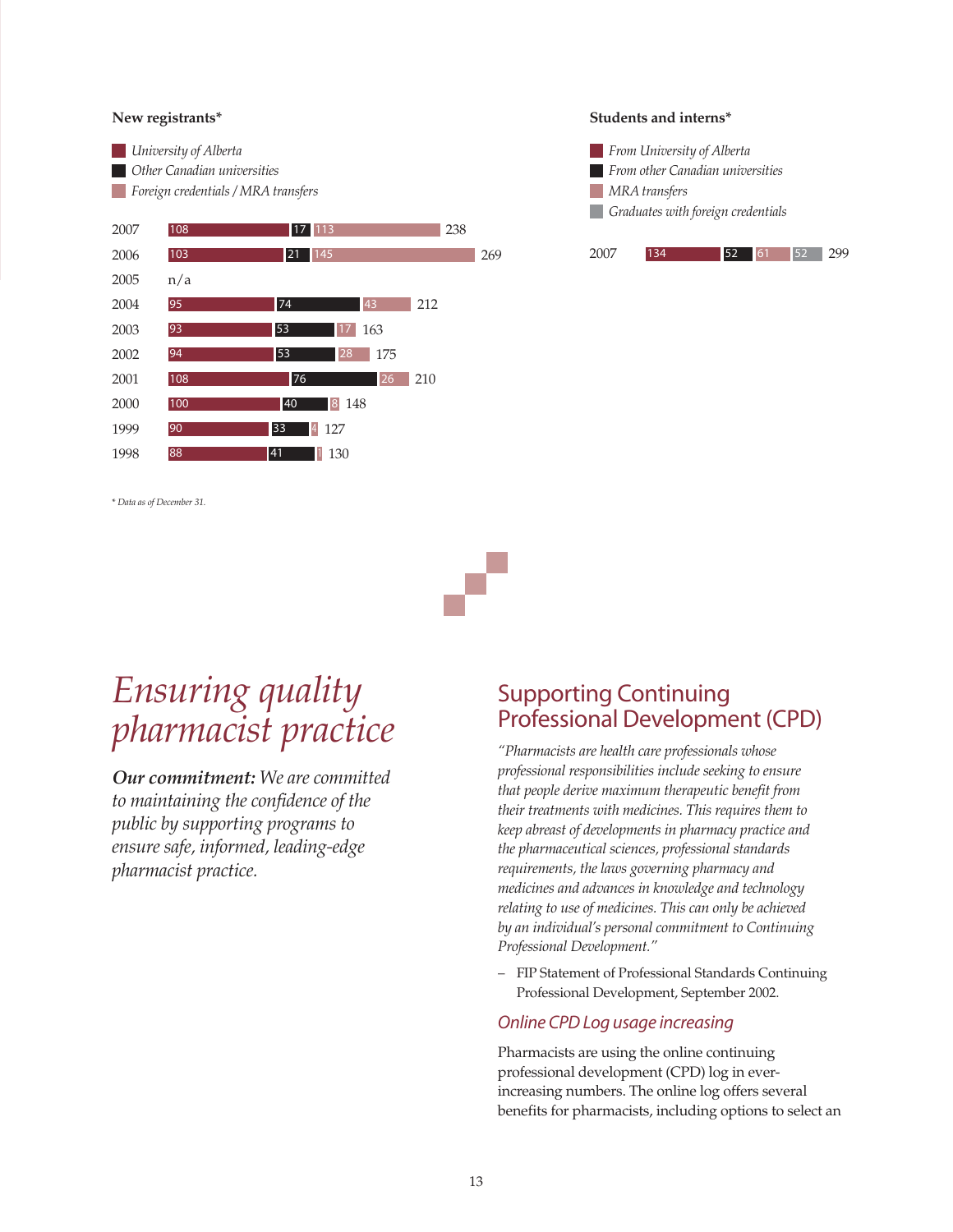accredited Canadian program from a drop-down menu, confirm accreditation status, automatically add credits, receive a reminder to complete a nonaccredited learning record for all non-accredited learning activities recorded on the log, and submit the log electronically at registration renewal time.

# *Online CPD Plan in development*

In 2007 we undertook development of an electronic version of the RxCEL Continuing Professional Development Plan, an enhancement that was suggested by pilot participants. The electronic version will allow pharmacists to update their CPD Plan, including their self-assessment, their learning plan, and evaluation of their learning anytime and anywhere. The system will hide all competency statements a pharmacist has indicated are not applicable to their practice and will prompt pharmacists to create a learning plan for competencies they have indicated they want to work on "this year." The electronic system will be piloted early in 2008 with roll out to all pharmacists later in the year.

# *Learning Portfolio audits conducted*

This year we conducted 719 audits of the 2005/06 learning portfolios. Out of 719 audits there were 715 confirmations of compliance, 1 education letter, 3 referrals to the Competence Committee, 3 letters of non-compliance, and 1 referral to the Complaints Director.

- 99.4% compliance rate. Congratulations!
- In September 2007, we began audits of the 2006/07 learning portfolios. We will conduct 738 audits – 20% of registrants.

# Assessing competence

In addition to maintaining compliance with legislation, assessment of competence helps pharmacists maintain competence, identify their strengths and areas for improvement, and meet professional standards.

## *On-site assessments performed*

In 2007, three on-site assessments were completed at the request of the Registrar and the results were forwarded to him.

# *Professional portfolio review continued*

The Competence Committee continued their work on defining the criteria of the professional portfolio method of competence assessment. Included in this

work is development of a Practice Enhancement Record whereby pharmacists can demonstrate their continuing competence efforts and the impact these efforts have had on their practice.

We are pursuing partnership opportunities with other western provinces, including discussions with the College of Pharmacists of British Columbia regarding their Knowledge Assessment.

# *Accreditation granted*

ACP staff continues to review and accredit continuing education programs for Alberta pharmacists. ACP accreditation assures pharmacists that a program has been reviewed for relevance to pharmacy practice, lack of bias and accuracy.

- We accredited 65 continuing education programs in 2007.
- All ACP- and CCCEP-accredited programs are entered into a searchable database for pharmacists using the online CPD Log.
- Proclamation of the *Health Professions Act* for pharmacists brought with it a new requirement for accreditation of CE programs; all speakers must be registered with the appropriate regulatory authority in Alberta. We have made program providers aware of this requirement through our accreditation process.
- In 2007, ACP council approved the *Guidelines and Criteria for Injection and Immunization Continuing Education Programs for Alberta Pharmacists*. The Competence department worked closely with the Alberta Pharmacists' Association to ensure their program fully met the guidelines. RxA's training program was the first to be approved and accredited by ACP.

## *Competence program rules approved*

As required by the *Health Professions Act* and the *Pharmacists Profession Regulation*, the Competence Committee drafted the Competence Program Rules and submitted them to council for approval. The rules were approved by council in March 2007 and are posted on the ACP website.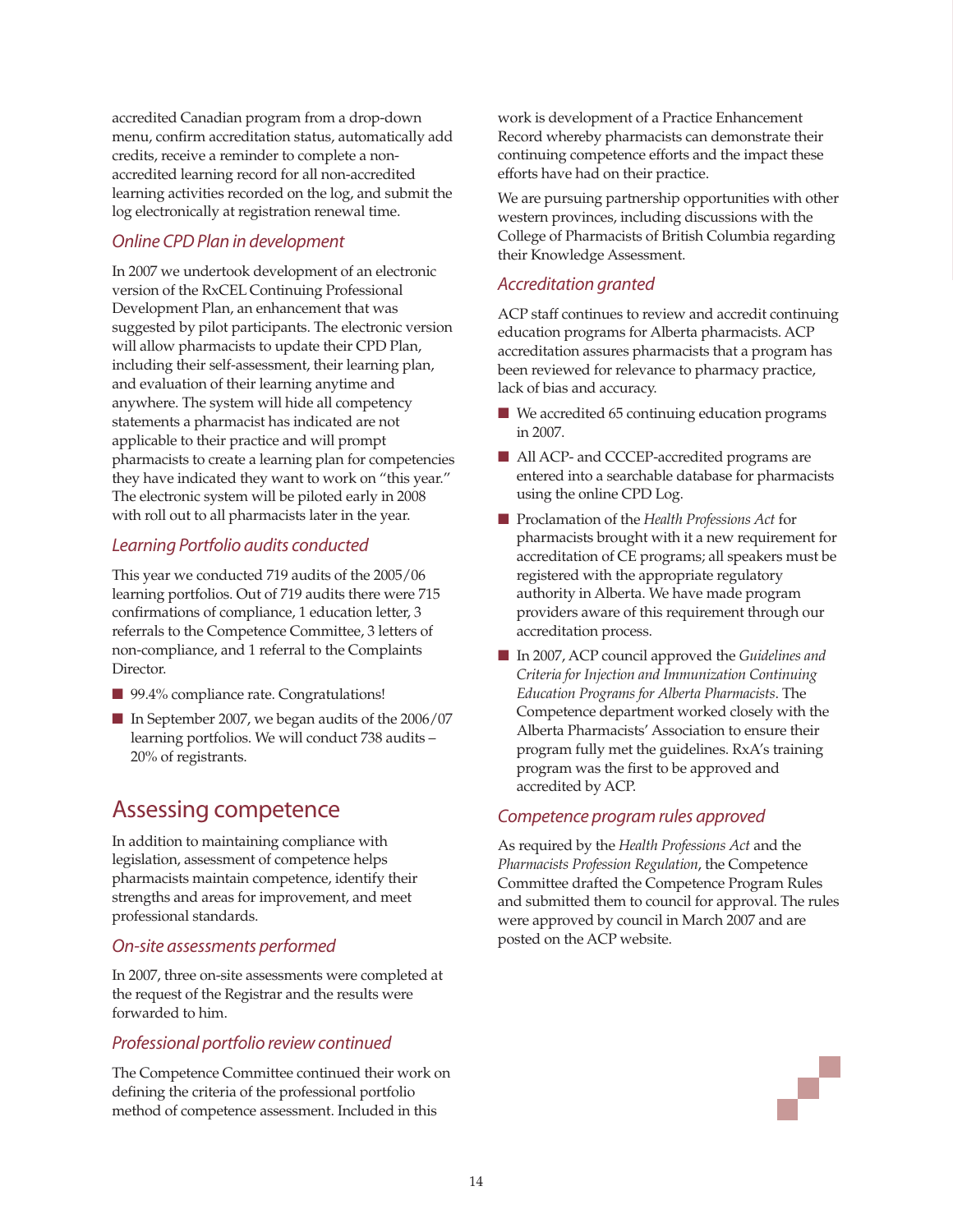# Stepping up for pharmacies

# *Licensing pharmacies*

*Our commitment: We are committed to maintaining the confidence of the public by establishing and administering fair and thorough licensing requirements for pharmacies, ensuring that pharmacists' work environments support safe, effective, responsible practice.* 

During 2007, the registration department licensed 51 new pharmacies in Alberta, up from 45 in 2006. There were 16 pharmacy closures (down from 18 in 2006) and 137 changes (new ownership, renovations, or relocations).

# *Pharmacy statistics*

### **Licensed pharmacies**\*



\* *Data as of December 31.*

### **New pharmacies 2007**



### **Pharmacy closures 2007**



### **Pharmacy changes 2007**

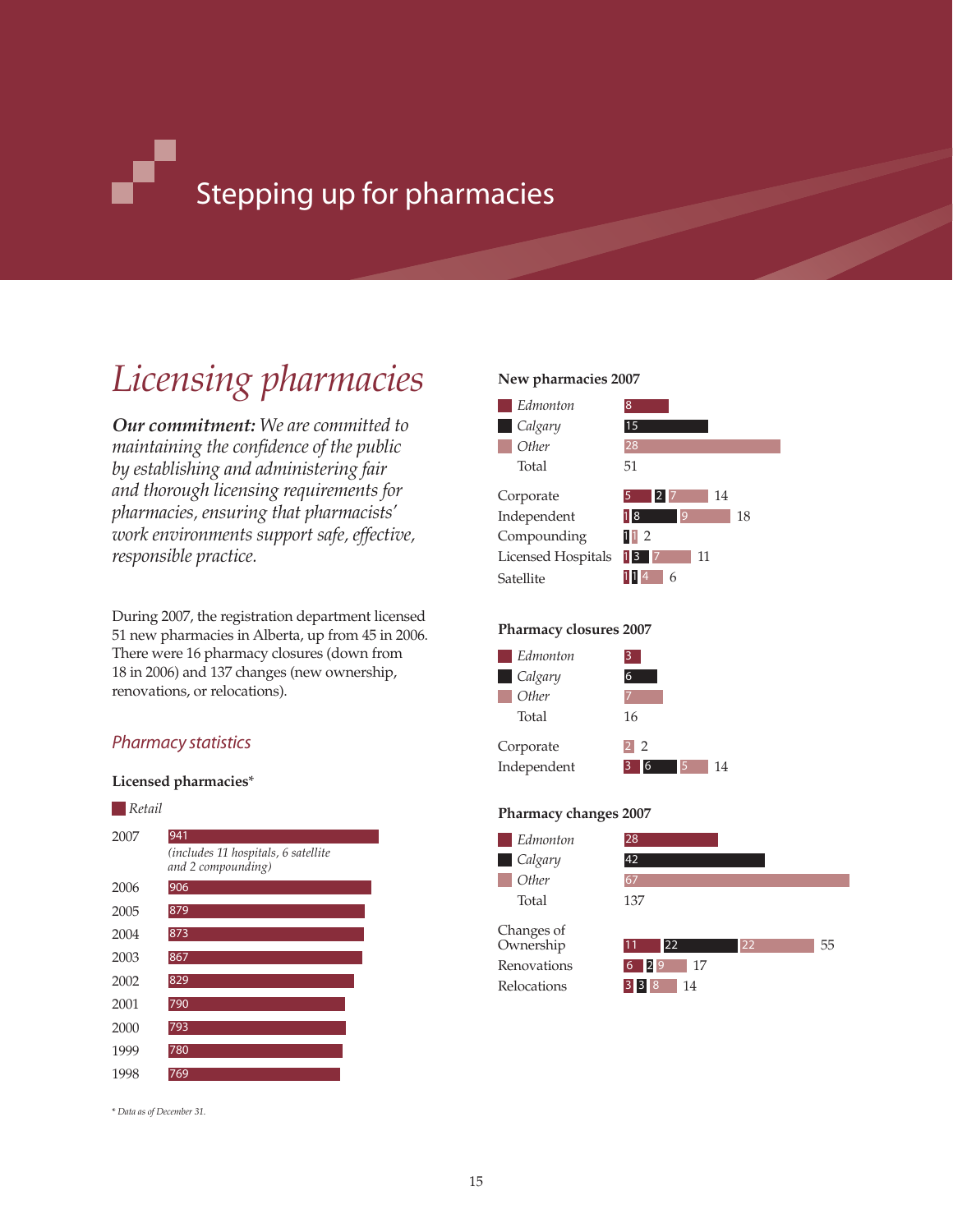# *Assessing pharmacies*

*Our commitment: We are committed to maintaining the confidence of the public by supporting programs to ensure safe, informed, leading-edge pharmacist practice.*

The pharmacy assessment process monitors pharmacies to ensure safe and effective environments within which pharmacists can optimally use their knowledge and skills to benefit patient health.

ACP assessed 378 pharmacies from January 1, 2007 to December 31, 2007. Of these assessments, 171 found no deficiencies, 169 found one to three deficiencies, and only 55 found three or more deficiencies.

The most commonly noted deficiencies (86%) included:

- improper storage of Schedule 2 and/or 3 drugs  $-27%$
- improper dispensing practices 15%
- lack of current of reference sources 14%
- incomplete compliance with the *Health Information Act* – 13%
- sale of out-dated OTC's, pharmaceuticals, chemicals – 10%
- lack of/improper posting of signage/licenses – 7%

|                                     |                     | Pharmacies assessed |
|-------------------------------------|---------------------|---------------------|
| <b>Reason for full assessments</b>  | Change of ownership | 34                  |
|                                     | New pharmacy        | 29                  |
|                                     | Pharmacy relocation | 18                  |
|                                     | Pharmacy renovation | 16                  |
|                                     | Routine             | 52                  |
| <b>Reason for other assessments</b> | Pharmacy requested  | 23                  |
|                                     | Drop-in visit       | 206                 |
|                                     | Re-visit            | 17                  |
| Total 2007 assessments              | 378                 |                     |

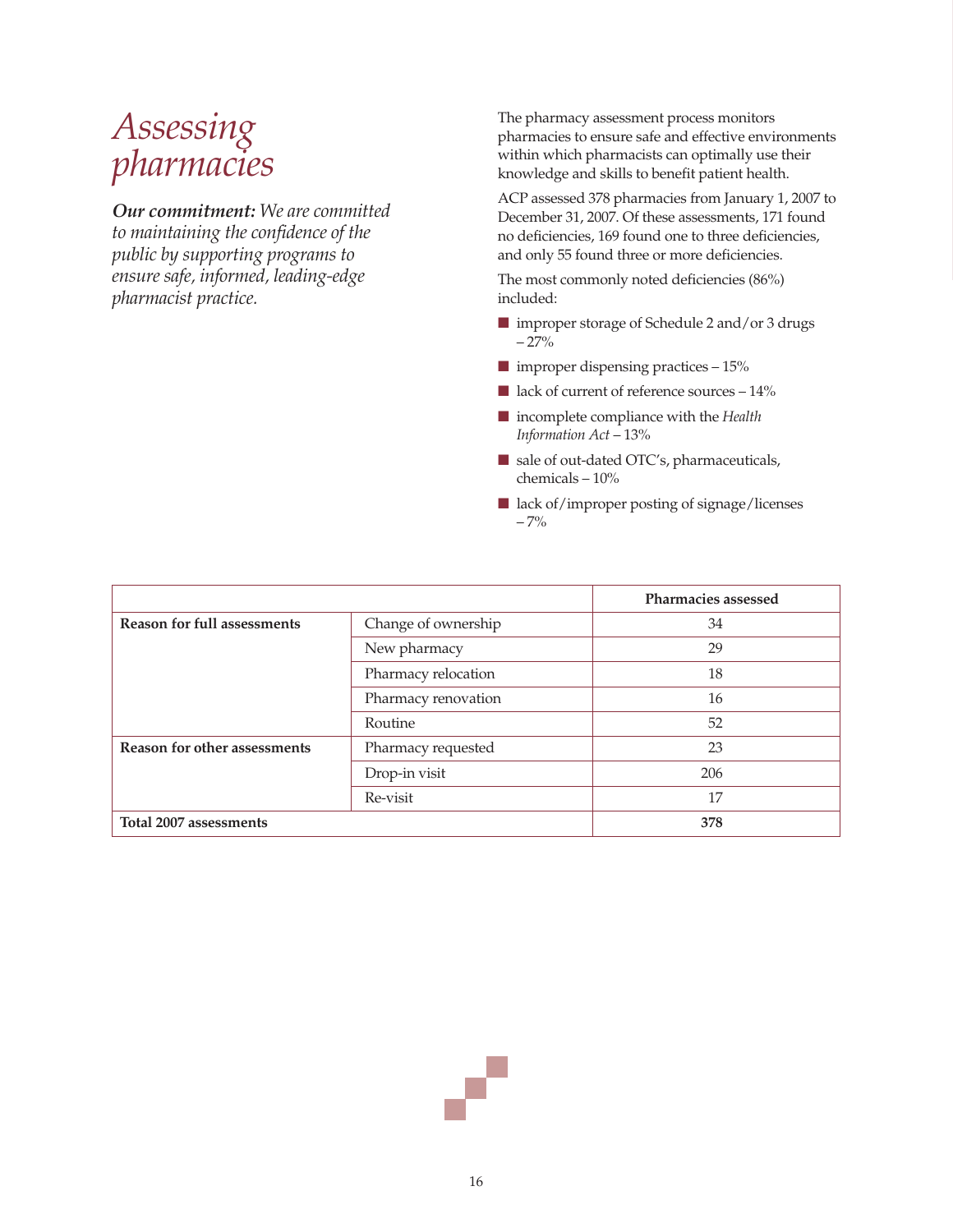# Stepping up with our partners in practice

# *Giving and receiving*

*Our commitment: We are committed to advancing the pharmacy profession, provincially and nationally, through collaboration.*

ACP's efforts over the past year were enriched by the contributions of our many partners. Some particularly noteworthy combined efforts include:

- joining with the UofA's Office of Continuing Pharmacy Education to deliver Gold Standard professional development programs,
- taking part in the renewed governance structure of NAPRA and witnessing the association's membership grow,
- collaborating with members of the Federation of Regulated Health Professions to encourage amendments to Bill 41,
- formalizing our partnership with the College of Pharmacists of British Columbia,
- partnering with the Alberta Pharmacists' Association (RxA) to create the APEX Awards and jointly host the annual conference, and
- assisting the Canadian Pharmacists Association with the *Blueprint for Action for the Pharmacy Profession in Canada*.

Collaborative relationships are critical to our success. Without them, we could not pursue many of our initiatives. We are pleased to report on the major achievements of our strategic partners as they relate to our activities.

# Report from the Faculty of Pharmacy and Pharmaceutical Sciences, University of Alberta

- The total number of applicants for the 2007/08 academic year was 745, for 130 seats. A breakdown of the applicants who were admitted to the Faculty includes 118 Albertans, 9 non-Alberta Canadians and 4 non-Canadian applicants. Of these, 91 were female and 40 male.
- The 2007 graduating class received the top class standing in the Pharmacy Examining Board of Canada examinations for the 17th time in 19 years.
- The 2008 graduating class will be the first to complete their degree in the new modular curriculum launched in 2004.
- Dr. Mark Makowski joined the Faculty in 2007. His practice and research focuses on how interdisciplinary collaboration can improve medication management and outcomes. The Faculty is comprised of six professors, seven associate professors, four clinical associate professors, six assistant professors and two clinical assistant professors.
- The Faculty is actively engaged in planning for relocation to the Katz Group-Rexall Centre for Pharmacy and Health Research. Target date for occupancy is still to be determined.
- The Canadian Society for Pharmaceutical Sciences (CSPS) annual convention is being held in Jasper on May 22 to 25, 2008. CSPS is headquartered, and was originated, at the Faculty.
- The Faculty, in conjunction with the Pharmacy Alumni Association, is running a pilot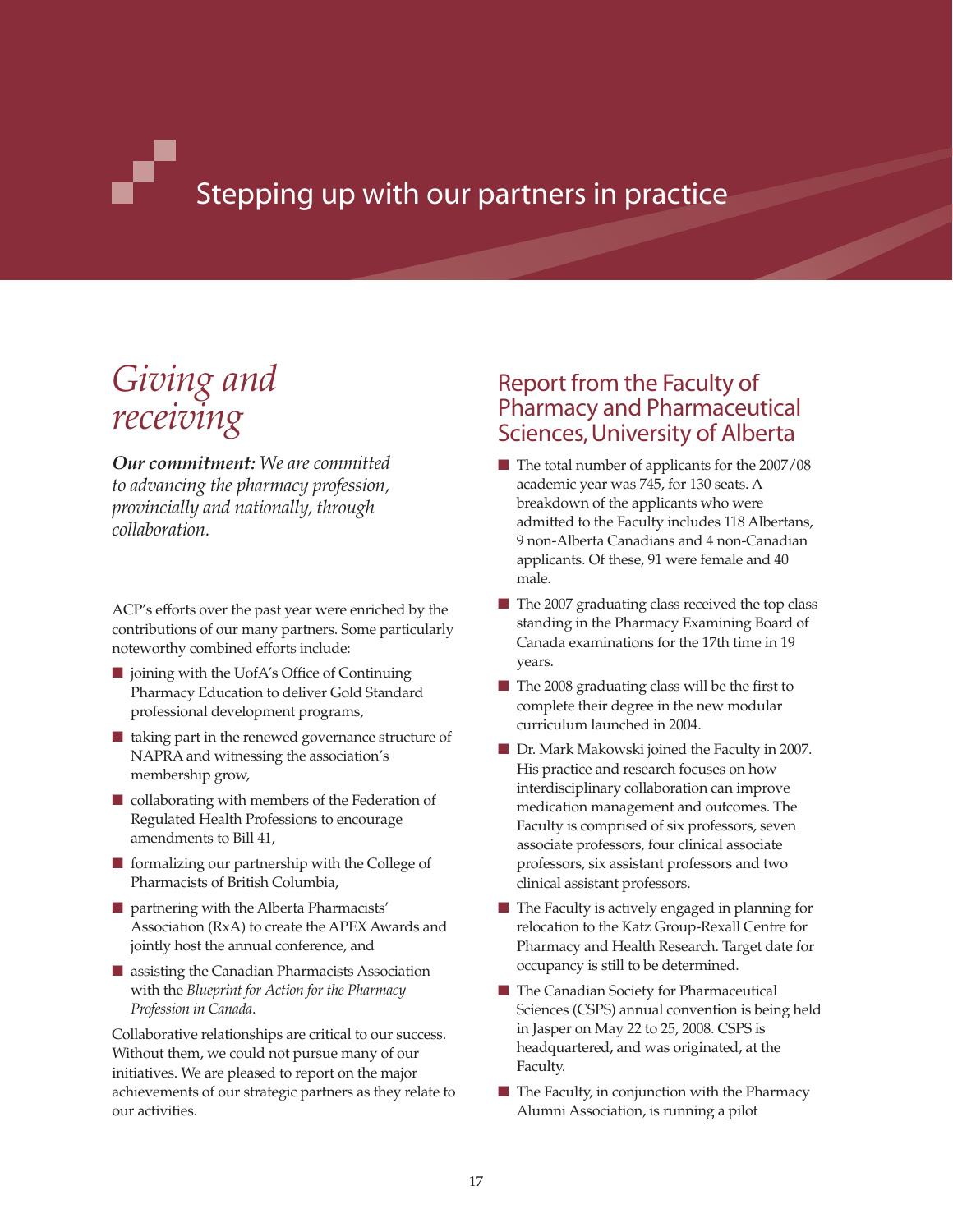mentorship project. Seven pairs of pharmacists and undergraduates are testing the feasibility and benefits of a profession-wide support system. It is designed to encompass necessary life skills and to be more than career counselling.

# Report from the Office of Continuing Pharmacy Education

*The UofA's Office of Continuing Pharmacy Education (CPE) remains an important component of the partnership between the faculty and the college. Our shared commitment to continuing professional development enables CPE to maintain its national leadership in course development.* 

Through the partnership between ACP and the Faculty of Pharmacy and Pharmaceutical Sciences, a renewed commitment to provide a new generation of learning opportunities for pharmacists in Alberta was forged and announced to members in 2007. At the Office of Continuing Pharmacy Education (CPE), the last year was a time of transition from provision of traditional continuing pharmacy education courses to developing programs that better support pharmacists in the new practice framework in Alberta. Distribution of web and print courses concluded in June 2007. Two classroom and experience-based programs were offered—*Anticoagulation: On the road to practice change* and *Integrating Laboratory Values: An introductory course for pharmacists*.

Looking back, there has been a great deal of change in legislation, healthcare, and pharmacy practice. During these times of change, CPE adapted by providing learning opportunities that were relevant, leading edge professional education. Looking to the future, plans are underway to increase capacity for professional education that supports pharmacists in the new practice framework and aligns with provincial health system priorities. Specific strategies for the next year include expanding the Anticoagulation program to meet significant demands, maintaining the Laboratory Values course, and developing a new program in Women's Health. Other new programs will be developed that build on established expertise in the Faculty and contribute to the exciting changes in our profession and healthcare delivery. We are looking forward to continuing our partnership with the Alberta College of Pharmacists and launching a new identity for CPE - Practice Development.

# Report from the National Association of Pharmacy Regulatory Authorities (NAPRA)

*The National Association of Pharmacy Regulatory Authorities was created by Canada's provincial pharmacy licensing bodies to facilitate a national approach to common issues.* 

The NAPRA Board of Directors and external stakeholders participated in a visioning and governance workshop. The results of the workshop were three-fold: an updated vision for the association, an updated mission statement, and a commitment from the board to examine the current governance model.

NAPRA's board approved the revised *Professional Competencies for Canadian Pharmacists at Entry to Practice*. As a result of the completion of this item, NAPRA applied for and received funding to revise the *Model Standards of Practice for Canadian Pharmacists* and the *Framework for Assessing Canadian Pharmacists' Competencies at Entry-to-Practice Through Structured Practical Training Programs*.

An initial dialogue opened between Pharmacy Experiential Programs of Canada (PEP Canada) and NAPRA to create a national Preceptor Development Strategy. The *Professional Competencies for Canadian Pharmacists at Entry to Practice* was again a key discussion item between the two organizations. The new document provided clarity and an up-to-date reflection of today's pharmacy practice environment.

The National Drug Scheduling Advisory Committee (NDSAC) was again very productive in 2007, with four meetings held to make recommendations on seven drug scheduling review requests. NDSAC also welcomed Barbara Wells as the Secretariat for the Committee.

The Ontario College of Pharmacists (OCP) and the Quebec Order of Pharmacists agreed to renew their membership in NAPRA.

*Professional Competencies for Canadian Pharmacy Technicians and Entry to Practice* was approved by the board. This document serves as a foundation for national education, accreditation and examination standards for pharmacy technicians. The document also describes a vision for pharmacy technicians as well as essential knowledge, skills, abilities and attitudes at point of entry into the profession.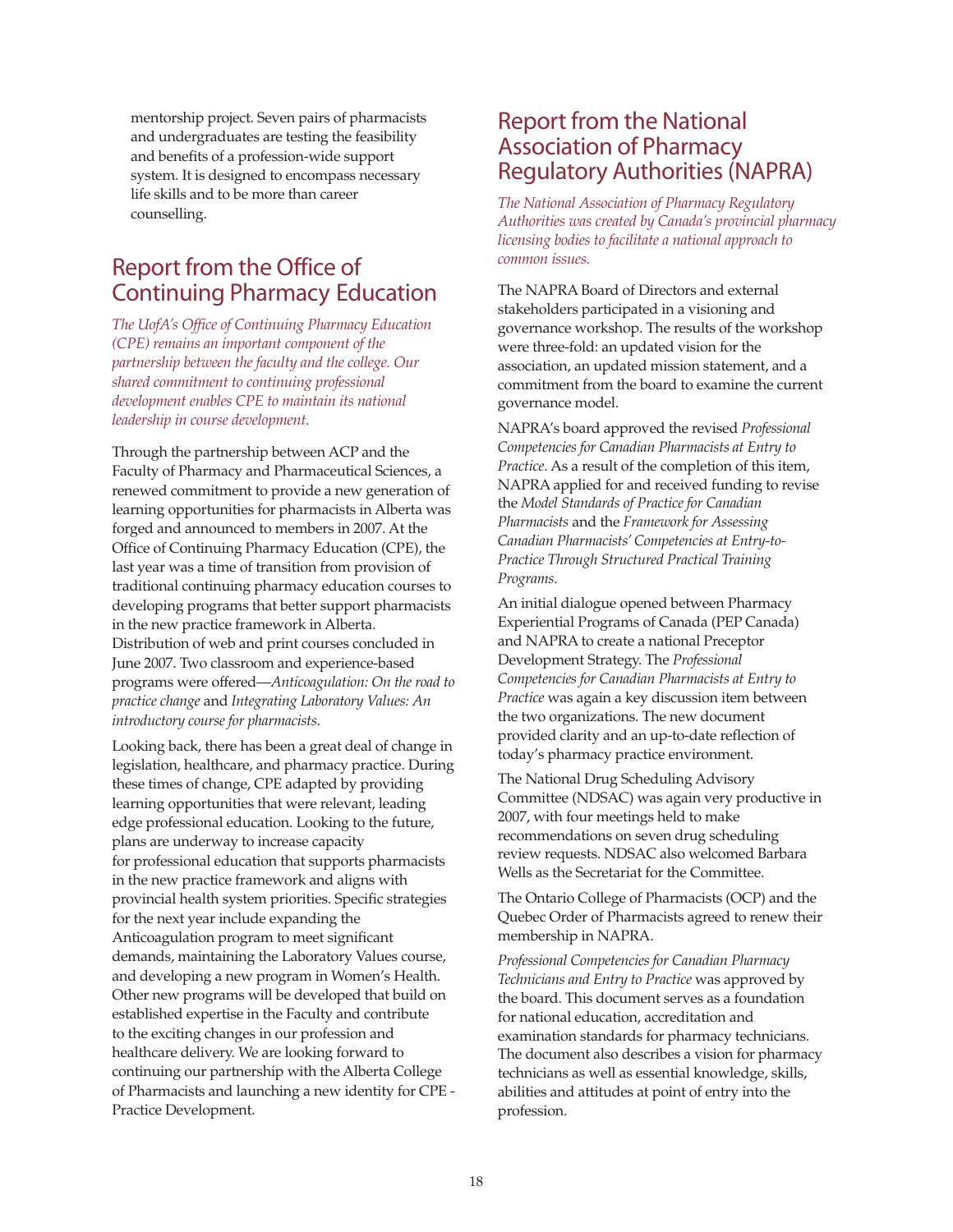NAPRA initiated a comprehensive website review and project to redesign this very important tool. The goal of the project is to ensure that the website provides relevant information for members, acts as a general resource for pharmacy professionals and informs the public about the association's activities.

# Report from the Pharmacy Examining Board of Canada (PEBC)

*The Pharmacy Examining Board of Canada evaluates pharmacist candidates against criteria adopted by the National Association of Pharmacy Regulatory Authorities to determine whether the candidate has the skills and knowledge to be licensed. The board awards qualification certificates to applicants who pass the qualifying examinations.* 

The certification process for registering with PEBC in 2007 was as follows:



During 2007, a total of 1,113 names were added to the PEBC register, for a total of 28,771 registrants.

### *Evaluating Examination*

A total of 1,040 applications for the Evaluating Examination were received during the year, compared to 1,168 in 2006.

The exam was held at seven of the faculties and colleges of pharmacy in Canada and at one centre in London, England.

Of the 866 candidates who wrote the evaluating Examination (compared to 953 in 2006), 614 passed and were permitted to apply for the Qualifying Examination, compared to 540 in 2006.

### *Qualifying Examination*

- A total of 1,682 candidates wrote the Qualifying Examination - Part I (multiple choice questions), compared to 1,687 in 2006; and 1,645 candidates took the Qualifying Examination - Part II (objective structured clinical examination), compared to 1,601 in 2006. A total of 1,113 candidates (862 in spring, 251 in fall) qualified for registration.
- In addition, there were 10 candidates assessed for non-certification purposes in 2007, 2 at ACP's request.
- The Qualifying Examination Part I was offered at each of the faculties and colleges of pharmacy. The spring Qualifying Examination - Part II (OSCE) was held at 13 examination centers. In the fall, seven exam centers offered the Part II (OSCE).

# Report from the Canadian Council on Continuing Education in Pharmacy (CCCEP)

*The Canadian Council on Continuing Education in Pharmacy (CCCEP) is dedicated to the advancement of learning by pharmacy professionals in Canada. Its mission is to advance pharmacy practice through quality continuing pharmacy education. CCCEP accredited programs are reviewed for accuracy of content, relevance to practice, quality of the learning experience, and bias.* 

### During 2007, CCCEP:

- accredited 164 programs;
- evaluated the Approved Provider Program and established this program as a regular program of CCCEP;
- reviewed and revised their by-laws;
- $\blacksquare$  developed their code of conduct policy, a conflict of interest policy and a governance policy;
- revised the guidelines for accreditation of e-based programs and guidelines for expert review;
- created an agreement with the Canadian Association of Pharmacy Technicians regarding the accreditation of programs for pharmacy technicians in Canada; and
- participated in CPhA's *Blueprint for Pharmacy* task force and working group.

You can find additional information about CCCEP on their website at www.cccep.ca.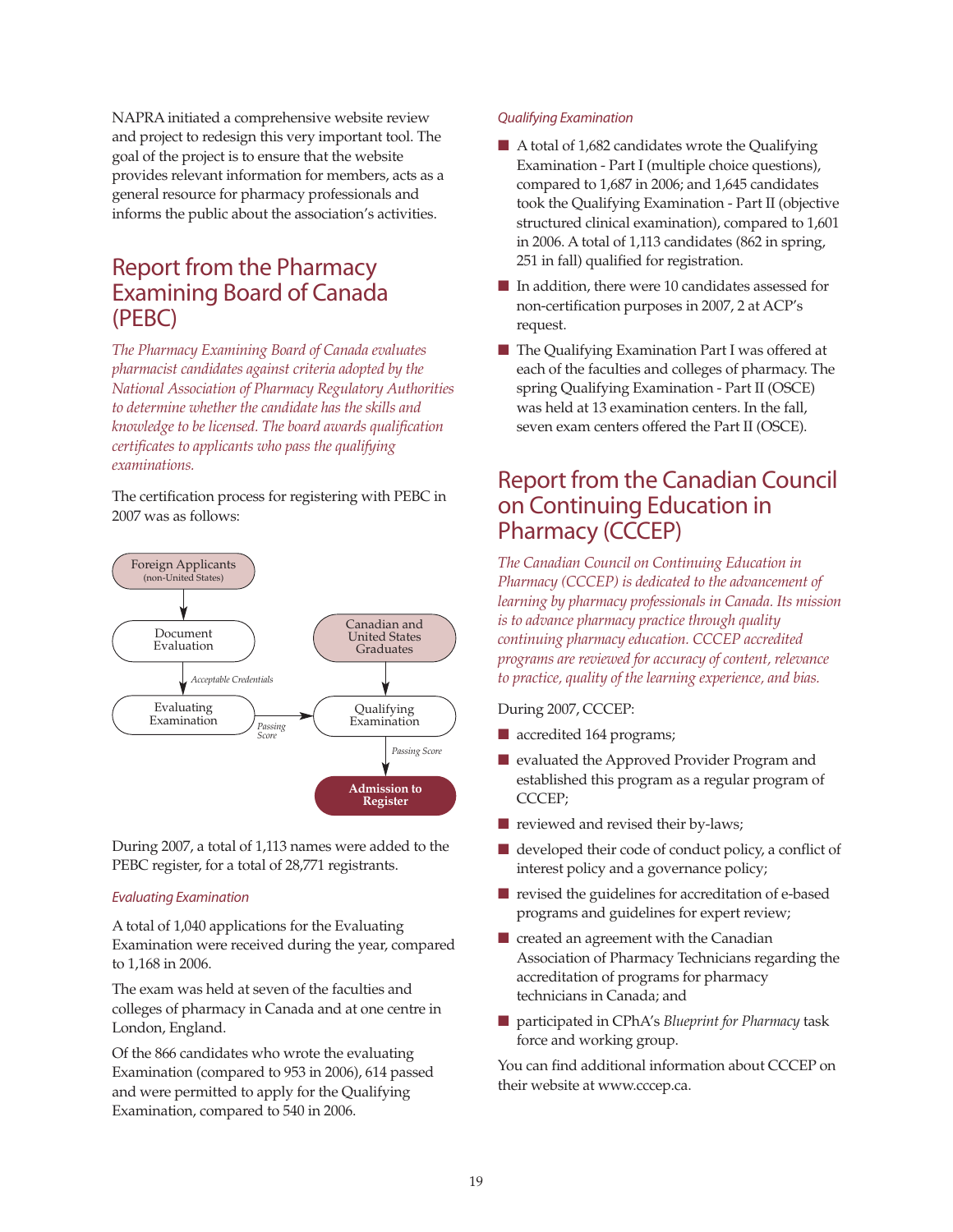

# *Financial Statements*

*Alberta College of Pharmacists / Year Ended December 31, 2007*

February 21, 2008

# Auditors' Report

Edmonton, Alberta

To the registrants of the Alberta College of Pharmacists:

We have audited the statement of financial position of the Alberta College of Pharmacists as at December 31, 2007 and the statements of operations, changes in net assets and cash flow for the year then ended. These financial statements are the responsibility of the College's management. Our responsibility is to express an opinion on these financial statements based on our audit.

We conducted our audit in accordance with Canadian generally accepted auditing standards. Those standards require that we plan and perform an audit to obtain reasonable assurance whether the financial statements are free of material misstatement. An audit includes examining, on a test basis, evidence supporting the amounts and disclosures in the financial statements. An audit also includes assessing the accounting principles used and significant estimates made by management, as well as evaluating the overall financial statement presentation.

In our opinion, these financial statements present fairly, in all material respects, the financial position of the College as at December 31, 2007 and the results of its operations and cash flows for the year then ended in accordance with Canadian generally accepted accounting principles.

Kungston Root Pasmak LLP

Kingston Ross Pasnak LLP Chartered Accountants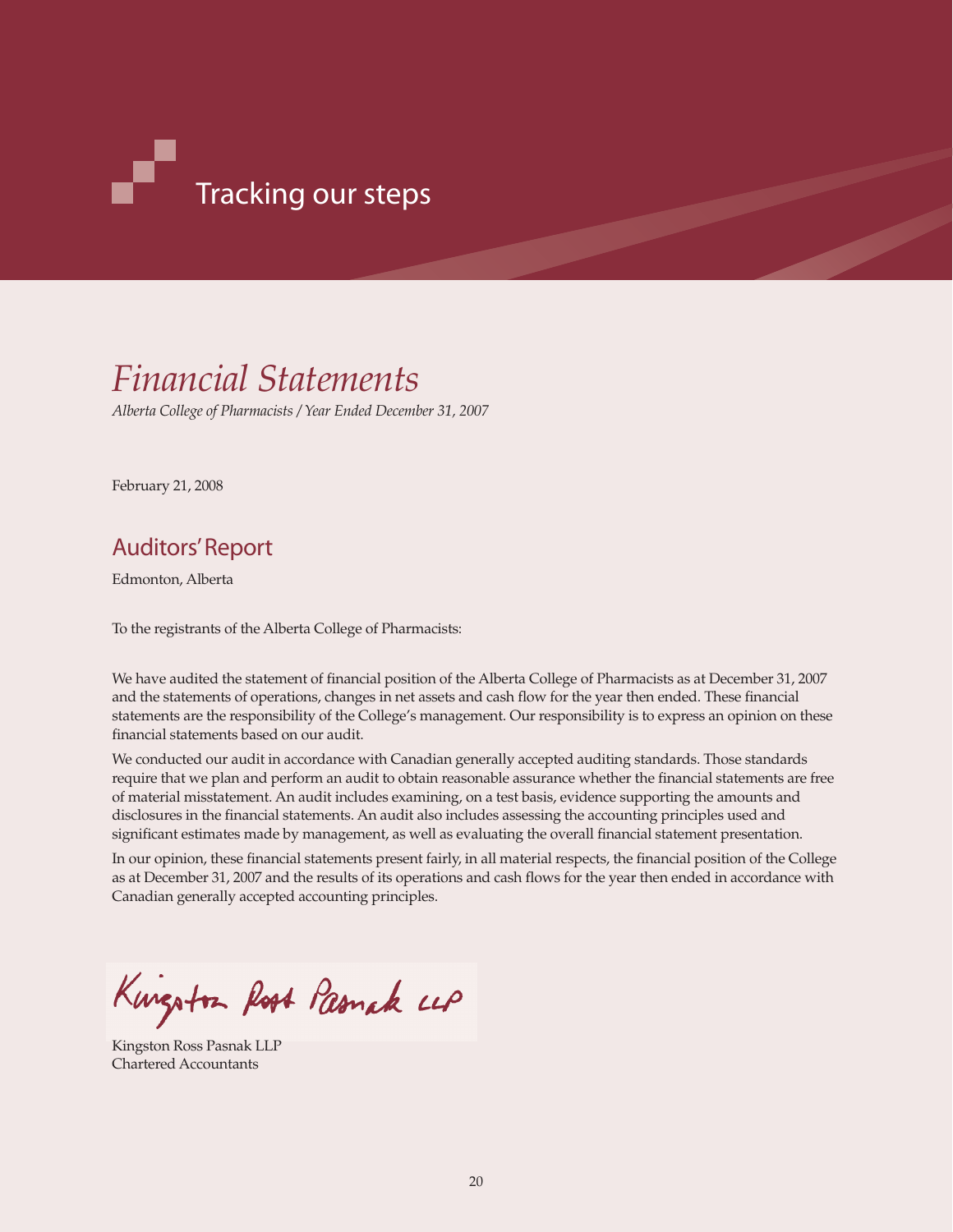# Statement of Operations

*Alberta College of Pharmacists / Year ended December 31, 2007*

|                     |                                      | 2007            | 2006            |
|---------------------|--------------------------------------|-----------------|-----------------|
| <b>REVENUES</b>     | Annual permit and license fees       | \$<br>3,528,240 | \$<br>3,729,566 |
|                     | Investment income                    | 240,364         | 155,620         |
|                     | Other                                | 217,554         | 402,296         |
|                     | Convention                           | 7,126           | 113,645         |
|                     |                                      | 3,993,284       | 4,401,127       |
| <b>EXPENDITURES</b> | Operations                           | 834,379         | 766,194         |
|                     | <b>Quality Pharmacist Practice</b>   | 775,571         | 655,679         |
|                     | Communications                       | 481,965         | 452,160         |
|                     | Complaints resolution                | 470,246         | 342,774         |
|                     | Governance and legislation           | 422,252         | 358,166         |
|                     | Partnership administration           | 405,330         | 997,915         |
|                     | Registration and licensure           | 376,737         | 374,556         |
|                     | Amortization                         | 71,349          | 76,024          |
|                     |                                      | 3,837,829       | 4,023,468       |
|                     | EXCESS OF REVENUES OVER EXPENDITURES | \$<br>155,455   | \$<br>377,659   |

# Statement of Changes in Net Assets

*Alberta College of Pharmacists / Year ended December 31, 2007*

|                                                 | Invested in |              |    |            |              |              |              |  |  |
|-------------------------------------------------|-------------|--------------|----|------------|--------------|--------------|--------------|--|--|
|                                                 |             | Property and |    | Internally |              | 2007         | 2006         |  |  |
|                                                 |             | Equipment    |    | Restricted | Unrestricted | <b>Total</b> | <b>Total</b> |  |  |
| Balance, beginning of year                      | \$          | 223,869      | \$ | 800,000    | \$1,067,823  | \$2,091,692  | \$1,714,033  |  |  |
| Excess of revenues over expenditures            |             | (78, 453)    |    |            | 233,908      | 155,455      | 377,659      |  |  |
| Purchase of property and equipment              |             | 27,826       |    |            | (27,826)     |              |              |  |  |
|                                                 |             | 173,242      |    | 800,000    | 1,273,905    | 2,247,147    | 2,091,692    |  |  |
| Change in accounting policy                     |             |              |    |            |              |              | 119,057      |  |  |
| Accumulated gains on available for              |             |              |    |            |              |              |              |  |  |
| sale financial assets, beginning of year        |             |              |    |            | 213,776      | 213,776      |              |  |  |
| Changes to available for sale financial assets  |             |              |    |            |              |              |              |  |  |
| arising during the period                       |             |              |    |            | (106, 022)   | (106,022)    | 94,719       |  |  |
| Accumulated gains included directly in the      |             |              |    |            |              |              |              |  |  |
| statement of changes in net assets, end of year |             |              |    |            | 107,754      | 107,754      | 213,776      |  |  |
| Balance, end of year                            | \$          | 173,242      | \$ | 800,000    | \$1,381,659  | \$2,354,901  | \$2,305,468  |  |  |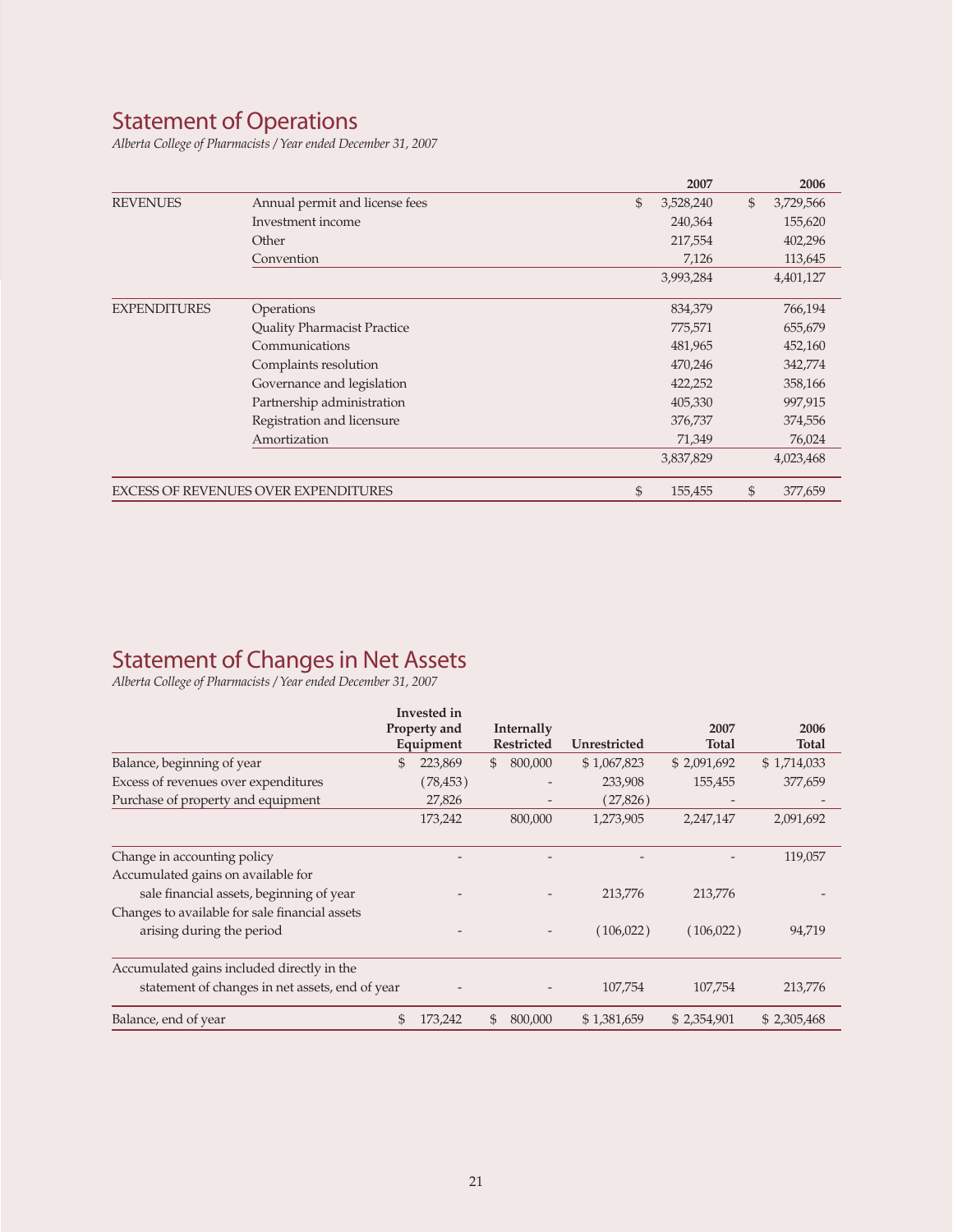# Statement of Financial Position

*Alberta College of Pharmacists / December 31, 2007* **2007 2006**

|                        |                                                 |                | 2007      |                | 2006      |
|------------------------|-------------------------------------------------|----------------|-----------|----------------|-----------|
| <b>ASSETS</b>          | <b>CURRENT ASSETS</b>                           |                |           |                |           |
|                        | Cash                                            | $\mathfrak{S}$ | 263,711   | $\mathfrak{S}$ | 224,615   |
|                        | Marketable securities (Note 3)                  |                | 3,675,503 |                | 3,498,201 |
|                        | Accounts receivable                             |                | 42,795    |                | 35,343    |
|                        | Prepaid expenses                                |                | 63,503    |                | 164,517   |
|                        |                                                 |                | 4,045,512 |                | 3,922,676 |
|                        | <b>LEGAL FEES RECOVERABLE</b>                   |                | 64,615    |                | 32,782    |
|                        | PROPERTY AND EQUIPMENT (Note 4)                 |                | 173,242   |                | 223,869   |
|                        |                                                 | \$             | 4,283,369 | \$             | 4,179,327 |
| <b>LIABILITIES AND</b> | <b>CURRENT LIABILITIES</b>                      |                |           |                |           |
| <b>NET ASSETS</b>      | Accounts payable and accrued liabilities        | $\mathbb{S}$   | 143,226   | $\mathfrak{S}$ | 212,542   |
|                        | Deferred revenue (Note 5)                       |                | 1,785,242 |                | 1,661,317 |
|                        |                                                 |                | 1,928,468 |                | 1,873,859 |
|                        | <b>NET ASSETS</b>                               |                |           |                |           |
|                        | Invested in property and equipment              |                | 173,242   |                | 223,869   |
|                        | Internally restricted (Note 6)                  |                | 800,000   |                | 800,000   |
|                        | Unrestricted surplus                            |                |           |                |           |
|                        | Cumulative excess of revenues over expenditures |                | 1,273,905 |                | 1,067,823 |
|                        | Cumulative net unrealized gains and losses on   |                |           |                |           |
|                        | available for sale financial assets             |                | 107,754   |                | 213,776   |
|                        |                                                 |                | 2,354,901 |                | 2,305,468 |
|                        |                                                 | \$             | 4,283,369 | \$             | 4,179,327 |



# Statement of Cash Flow

*Alberta College of Pharmacists / Year ended December 31, 2007* **2007 2006**

|                             |                                                |                | 2007        | ZUUD            |
|-----------------------------|------------------------------------------------|----------------|-------------|-----------------|
| <b>CASH FLOWS FROM</b>      | Cash received from registrants                 | $\mathfrak{S}$ | 3,611,015   | \$<br>3,430,738 |
| <b>OPERATING ACTIVITIES</b> | Cash received from projects and events         |                | 16,625      | 103,645         |
|                             | Cash received from investments                 |                | 240,364     | 155,620         |
|                             | Cash received from other sources               |                | 216,130     | 259,012         |
|                             | Cash paid to suppliers and employees           |                | (3,734,781) | (3,055,599)     |
|                             | Cash paid for partnership administration       |                |             | (386,271)       |
|                             |                                                |                | 349,353     | 507,145         |
| <b>CASH FLOWS FROM</b>      | Net purchase of marketable securities          |                | (282, 431)  | (291,844)       |
| <b>INVESTING ACTIVITIES</b> | Purchase of property and equipment             |                | (27,826)    | (55,338)        |
|                             | Proceeds on disposal of property and equipment |                |             | 1,784           |
|                             |                                                |                | (310,257)   | (345,398)       |
| NET INCREASE IN CASH        |                                                |                | 39,096      | 161,747         |
| CASH, BEGINNING OF YEAR     |                                                |                | 224,615     | 62,869          |
| CASH, END OF YEAR           |                                                | \$             | 263,711     | \$<br>224,615   |
|                             |                                                |                |             |                 |

*Interest is paid on bank balances at prime minus 3.25%.*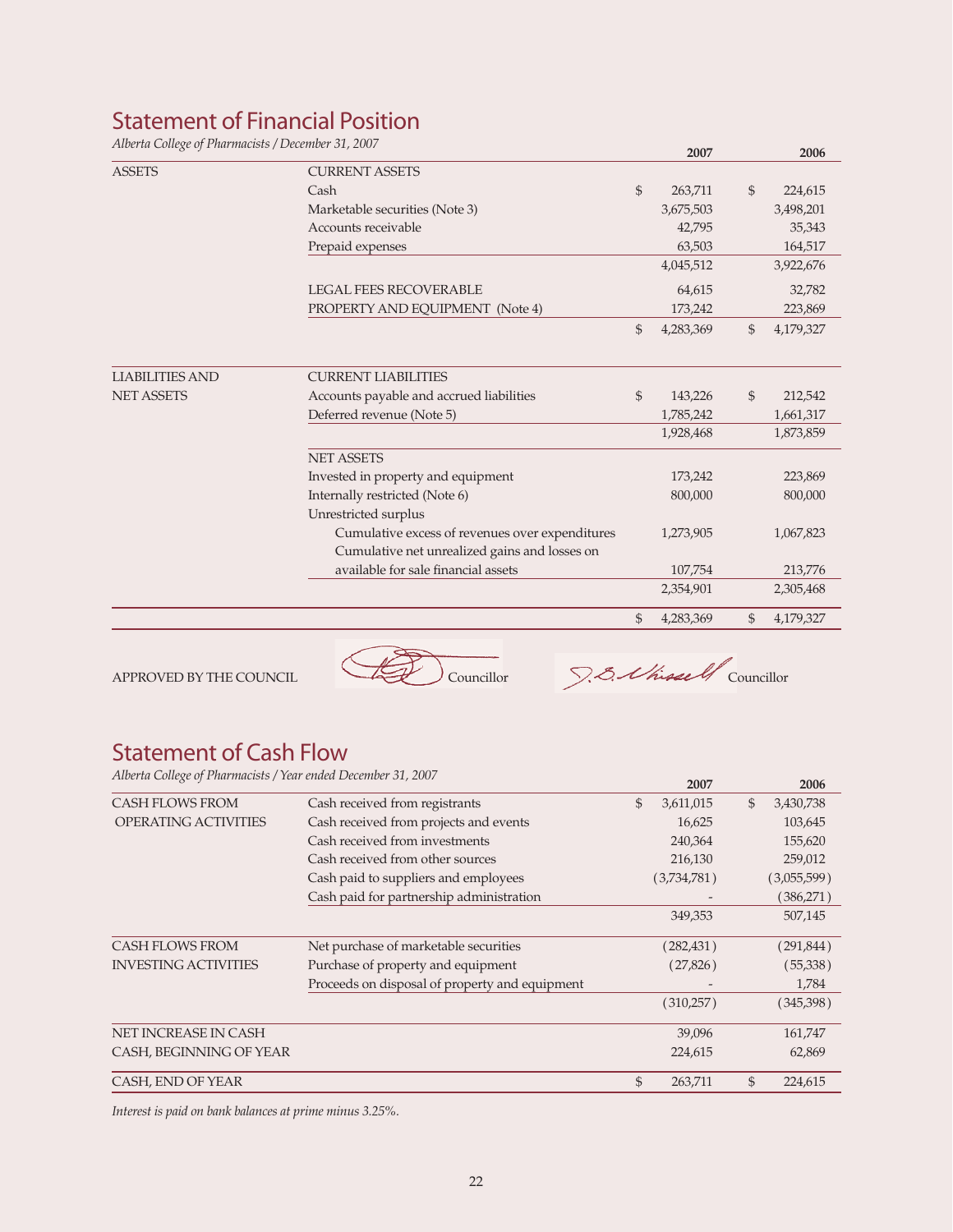# Notes to the Financial Statements

*Alberta College of Pharmacists / December 31, 2007*

### Note 1 – General

The Alberta College of Pharmacists (the College) was formed under the *Pharmaceutical Profession Act*. It governs the pharmacy profession in Alberta to support and protect the public's health and well-being.

The College began registering pharmacists under the *Health Professions Act* and licensing pharmacies under the *Pharmacy and Drug Act* as of April 1, 2007. The College will experience new costs during the implementation and governing of the profession under the new legislation. In the short term, this will include the development and delivery of education and communication programs to ensure that pharmacists are knowledgeable about their responsibilities under the new legislation. In the longer term, new costs will be incurred in developing and implementing tools and programs to monitor and measure pharmacist competency and practice performance. These are integral to fulfilling the Council's commitment to patient safety and quality pharmacist practice.

#### **Income Taxes**

The College is a non-profit organization and accordingly, is exempt from payment of income taxes.

# Note 2 – Significant Accounting Policies

Significant accounting policies observed in the preparation of the financial statements are summarized below. These policies are in accordance with Canadian generally accepted accounting principles.

#### **Marketable Securities**

The College carries marketable securities at market value.

### **Property and Equipment**

Property and equipment are recorded at cost. The College provides amortization on its property and equipment using the diminishing balance method at the following annual rates:

|                         | Rate                  |
|-------------------------|-----------------------|
| Furniture and equipment | 20%                   |
| Computer equipment      | 30%                   |
| Website development     | 30%                   |
| Automotive equipment    | 30%                   |
| Registrant database     | 5 years straight-line |

#### **Revenue**

Revenue from annual permit and license fees and conventions are recognized in the year in which the related services are provided.

Investment income includes dividend and interest income, and realized and unrealized investment gains and losses. Unrealized gains and losses on "available for sale" financial assets are included directly in net assets until the asset is removed from the statement of financial position. Unrealized gains and losses on "held for trading" financial assets are included in investment income and recognized as revenue in the statement of operations.

Other income consists primarily of permit and license fees, grant revenue and legal fee recoveries. Revenue is recognized as follows:

- Revenue from registration fees is recognized in the year in which the related service is provided.
- Revenue from grants is recognized as the related expenditures are incurred.
- Revenue from legal fee recoveries is recognized when the College is reasonably assured of collection.

#### **Deferred Revenue**

Deferred revenue consists primarily of permit and license fees and convention revenues collected in advance, as well as grant contributions that are recognized as income when the related expenditures are incurred.

#### **Leases**

Leases are classified as capital or operating leases. A lease that transfers substantially all of the benefits and risks incident to the ownership of property is classified as a capital lease. All other leases are accounted for as operating leases, wherein rental payments are expensed as incurred.

#### **Contributed Services**

Volunteers contributed numerous hours in carrying out the activities of the College. Due to the difficulty in determining their fair value, contributed services are not recognized in the financial statements.

#### **Statement of Cash Flow**

The College is using the direct method in its presentation of the Statement of Cash Flow.

### **Use of Estimates**

The preparation of financial statements in conformity with Canadian generally accepted accounting principles requires management to make estimates and assumptions that affect the reported amounts of assets and liabilities and disclosures of contingent assets and liabilities at the date of the financial statements and the reported amounts of revenues and expenses during the reporting period. Actual results could differ from those estimates. The significant estimates pertain to the physical and economic lives of property and equipment and the recoverability of accounts receivable.

### Note 3 – Marketable Securities

#### **Marketable Securities (at market):**

|                                                          | 2007               | 2006               |
|----------------------------------------------------------|--------------------|--------------------|
| Held for trading<br>Canadian fixed income                | \$3,278,105        | \$2,807,470        |
| Available for sale<br>Canadian equities<br>U.S. equities | 176,306<br>221,092 | 324,075<br>366,656 |
|                                                          | 397,398            | 690,731            |
|                                                          | 3,675,503          | \$3,498,201        |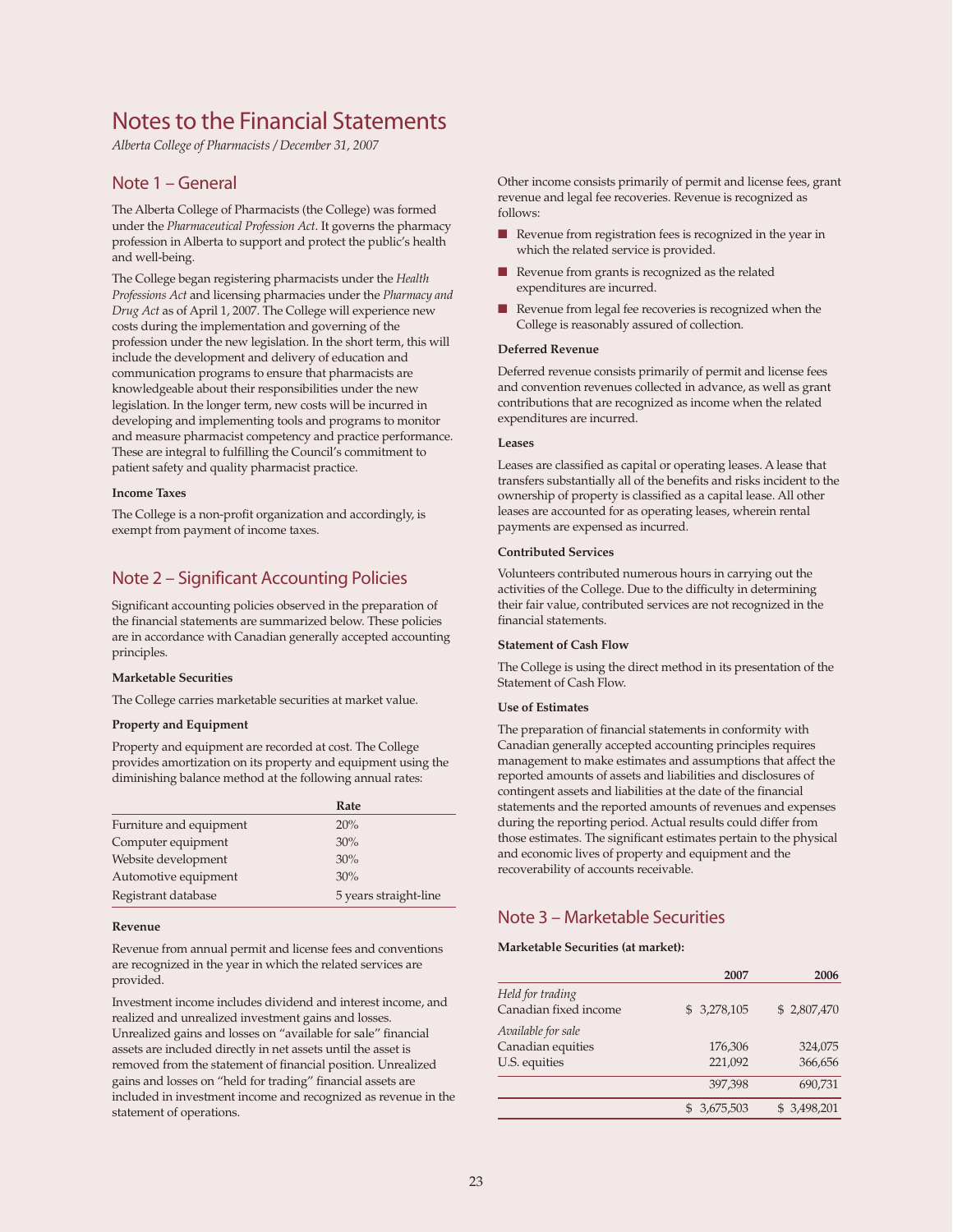### Note 4 – Property and Equipment

|                         |               |             |              |                 | 2007    |                 | 2006    |
|-------------------------|---------------|-------------|--------------|-----------------|---------|-----------------|---------|
|                         |               | Accumulated |              | <b>Net Book</b> |         | <b>Net Book</b> |         |
|                         | Cost          |             | Amortization |                 | Value   |                 | Value   |
| Registrant database     | \$<br>182,216 | £           | 104,648      | \$              | 77,568  | \$              | 114,458 |
| Furniture and equipment | 191,333       |             | 142,051      |                 | 49,282  |                 | 55,484  |
| Computer equipment      | 80,020        |             | 50,418       |                 | 29,602  |                 | 29,942  |
| Automotive equipment    | 58,340        |             | 46,419       |                 | 11,921  |                 | 17,030  |
| Website development     | 68,160        |             | 63,291       |                 | 4,869   |                 | 6,955   |
|                         | 580,069       |             | 406,827      |                 | 173,242 | $\mathcal{S}$   | 223,869 |

*Amortization provided for in the current year totalled \$71,349; (2006 - \$76,024).*

# Note 5 – Deferred Revenue

|                                  | 2007        | 2006      |
|----------------------------------|-------------|-----------|
| Deferred permit and license fees | \$1,771,905 | 1,649,845 |
| Convention                       | 9,500       |           |
| Deferred Alberta Provider        |             |           |
| Registry grant                   | 3.837       | 9.473     |
| Deferred International           |             |           |
| Pharmacists Orientation grant    |             | 1.999     |
|                                  | 1,785,242   | 1,661,317 |

### Note 6 – Internally Restricted Net Assets

The College has established reserve funds for offsetting emerging unanticipated expenses, capital acquisitions, and for the development of new programs. Under amended council policies, internally restricted funds shall maintain at a minimum a stabilization reserve of \$500,000 and a capital purchases reserve of \$300,000.

## Note 7 – Commitments

Effective July 1, 2001 the College signed a lease agreement for office premises and storage. Under the terms of the lease the College is committed to annual basic rent of \$64,595 from July 1, 2006 to June 30, 2011.

The College is also committed to one photocopier lease for 60 months that commenced on December 24, 2007. The minimum lease payment in 2007 was \$11,046.

The College is also financially committed to partnerships with several organizations who provide services complimentary to the College's mandate. These include:

- the National Association of Pharmacy Regulatory Authorities (NAPRA);
- the Faculty of Pharmacy and Pharmaceutical Sciences (University of Alberta); and
- the Canadian Council on the Accreditation of Pharmacy Programs.

Funds transferred to these partnerships are reflected in Partnership Administration.

# Note 8 – Subsequent Event

Subsequent to the year-end, the College signed a contract relating to conference space at a local host facility for the 2008 Conference and Annual General Meeting. Total financial penalties according to the terms of the agreement for cancellation would amount to \$15,300.

## Note 9 – Financial Instruments

### **Fair value**

The College's financial instruments consist of cash, marketable securities, accounts receivable and accounts payable and accrued liabilities. The fair value of these financial instruments approximates their carrying value due to the short-term maturity of these instruments, unless otherwise noted.

#### **Interest rate, credit and currency risk**

The College manages its interest rate, credit and currency risk by engaging a professional investment advisor to manage its marketable securities portfolio.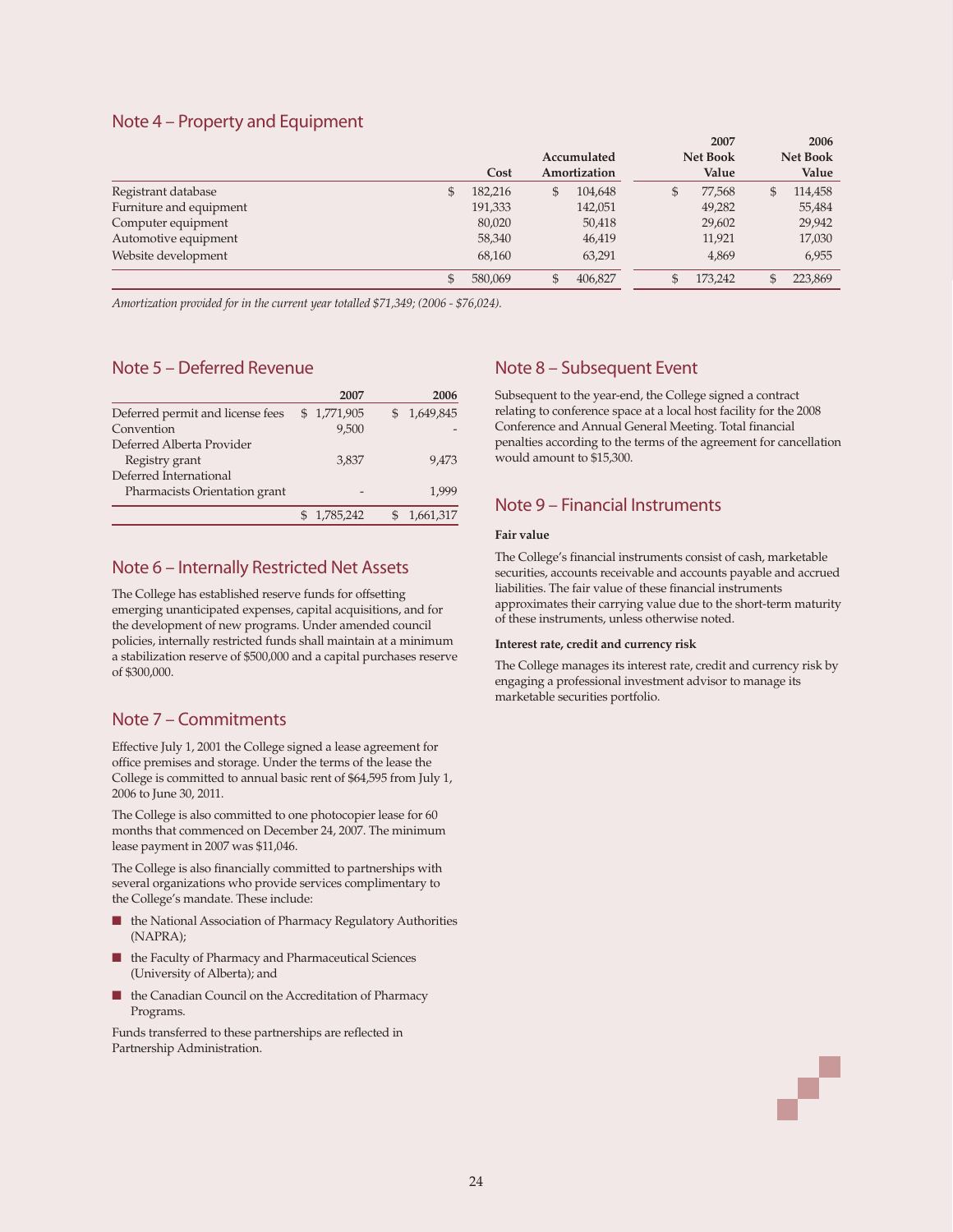# ACP Committees

*Committee members as of December 31, 2007*

### **Statutory Committees**

### *Competence Committee* Josiah Akinde Sylvie Druteika Jennifer Herrick Jason Howorko Sandra Leung Thomas Schadek Scot Simpson Anita Warnick Roberta Stasyk (Resource)

### **Standing Committees**

*Hearings Tribunal Pool* Judith Baker Catherine Biggs Rene Breault Don Carley Sonal Ejner Kim Fitzgerald Joe Gustafson Bonnie Oldring Deana Sabuda Debbie Santos Jeremy Slobodan R.H. (Bob) Sprague Krystal Wynnyk

*Complaints Review Committee* Rick Hackman Clarence Weppler

### *APEX Awards Committee* Rami Chowaniuk Audrey Fry Linda Poloway Matt Tachuk

### **Council Committees**

*Executive Committee* Dianne Donnan, President Jim Krempien, President Elect (resigned Dec. '07) Rick Siemens, Vice President (to Jan. 8, '08), President Elect (effective Jan. 9, '08) Jeff Whissell, Past President

*Nominating Committee* Dianne Donnan Dr. Franco Pasutto Jeff Whissell

*Resolutions Committee* Anjli Acharya Donna Galvin Rick Siemens

### **External Appointments**

ACP Appointee(s) to: *NAPRA* Dianne Donnan

*Council of Pharmacy Registrars* Greg Eberhart

*PEBC* Vera Stepnisky

*CCCEP* Lucy Rachynski

### *Faculty of Pharmacy and Pharmaceutical Sciences Committees Admissions Committee* Brad Willsey *Curriculum Committee* Jim Krempien *Experiential Education Committee* Lucy Rachynski

### *Alberta Netcare Projects*

*Alberta Secure Access Service Steering Committee* Ian Bateson *Netcare Data Stewardship Committee* Rick Hackman Norm Hodgson Ramona Bosnyak (Alternate) *Information Management Committee* Don Makowichuk *PIN Stewardship Committee* Jim Wan *PIN Patient Safety Advisory Panel* Dr. Judy Baker Minda Dien

### *DUE Quarterly*

Dr. Cheryl Sadowski Noreen Vanderburgh Jill Moore (Resource)

*Triplicate Prescription Program Steering Committee* Merv Blair

*Non-prescription Needle Use Consortium* Dale Cooney

*Federation of Regulated Health Professions* Greg Eberhart

*Pharmacists and Primary Care Networks Advisory Committee* Catherine Biggs

*Provincial Coordinating Committee for Opioid Dependency* Jill Moore

*Health Sector Information and Access to Privacy Network Task Group Addressing Orphaned Health Records* Jill Moore

*Steering Committee for Enhancing Clinical Capacity*  Dale Cooney